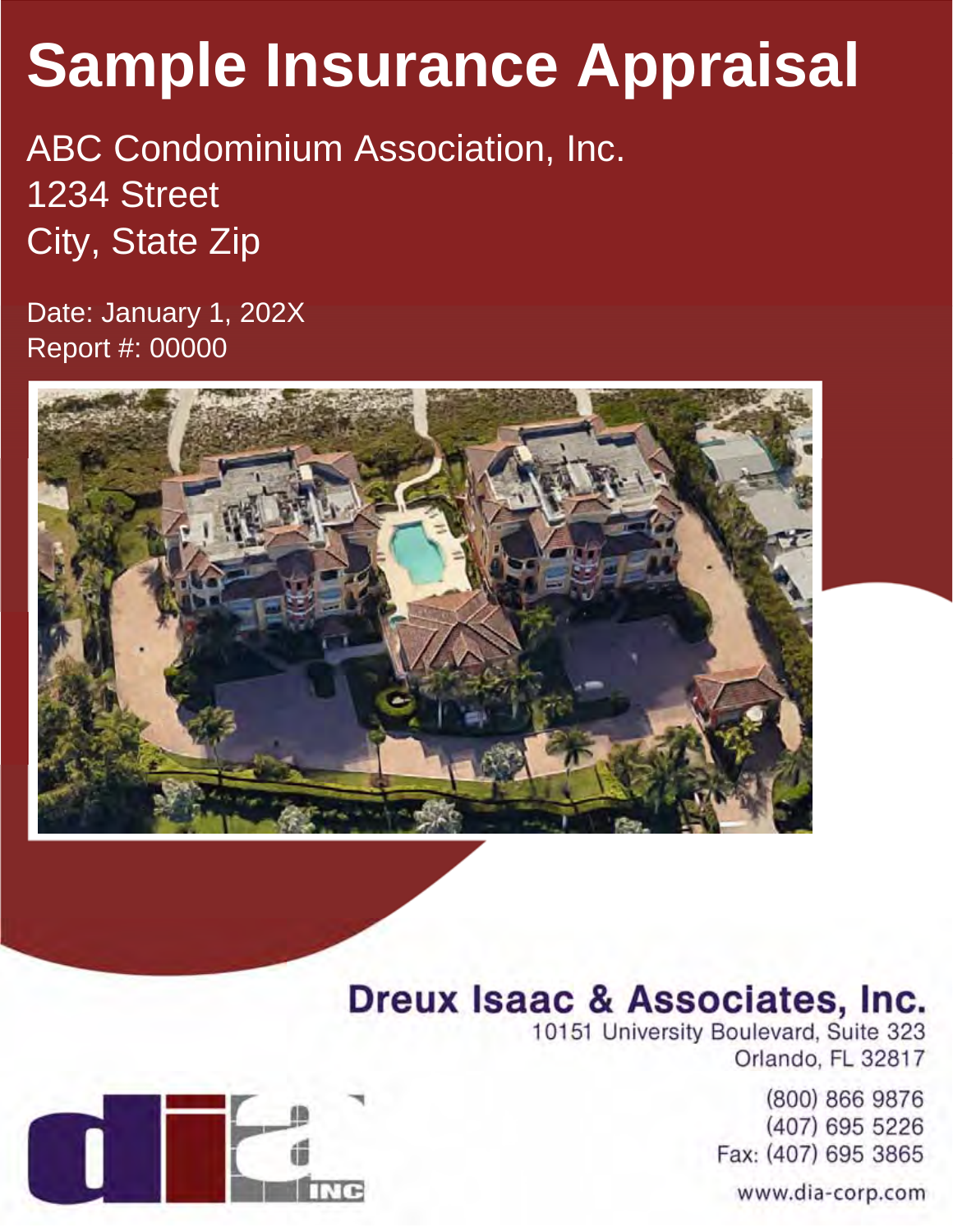## Table of Contents

### Introduction

 $\overline{a}$ 

|       | 1 - 1 Letter of Introduction           |
|-------|----------------------------------------|
|       | 1 - 2 Florida Statutes Requirements    |
|       | 1 - 4 National Flood Insurance Program |
|       | 1 - 5 Standard Flood Insurance Program |
|       | 1 - 6 Report Definitions               |
|       | 1 - 7 Terms and Conditions             |
| 1 - 8 | Company Information / Update Reports   |
|       | 1 - 9 Report Notes                     |
|       |                                        |

### Cost Values

 $\overline{a}$ 

 $\overline{a}$ 

 $\overline{a}$ 

| 2 - 1 |  | <b>Summary of Values Schedule</b> |  |
|-------|--|-----------------------------------|--|
|-------|--|-----------------------------------|--|

2 - 2 Marshall & Swift/Boeckh Worksheets

### Construction

- 3 1 Building Construction Outline
- 3 2 Site Improvement Construction Descriptions

#### Photos & Plan Drawings

- 4 1 Property Photographs
- 4 11 Plan Drawings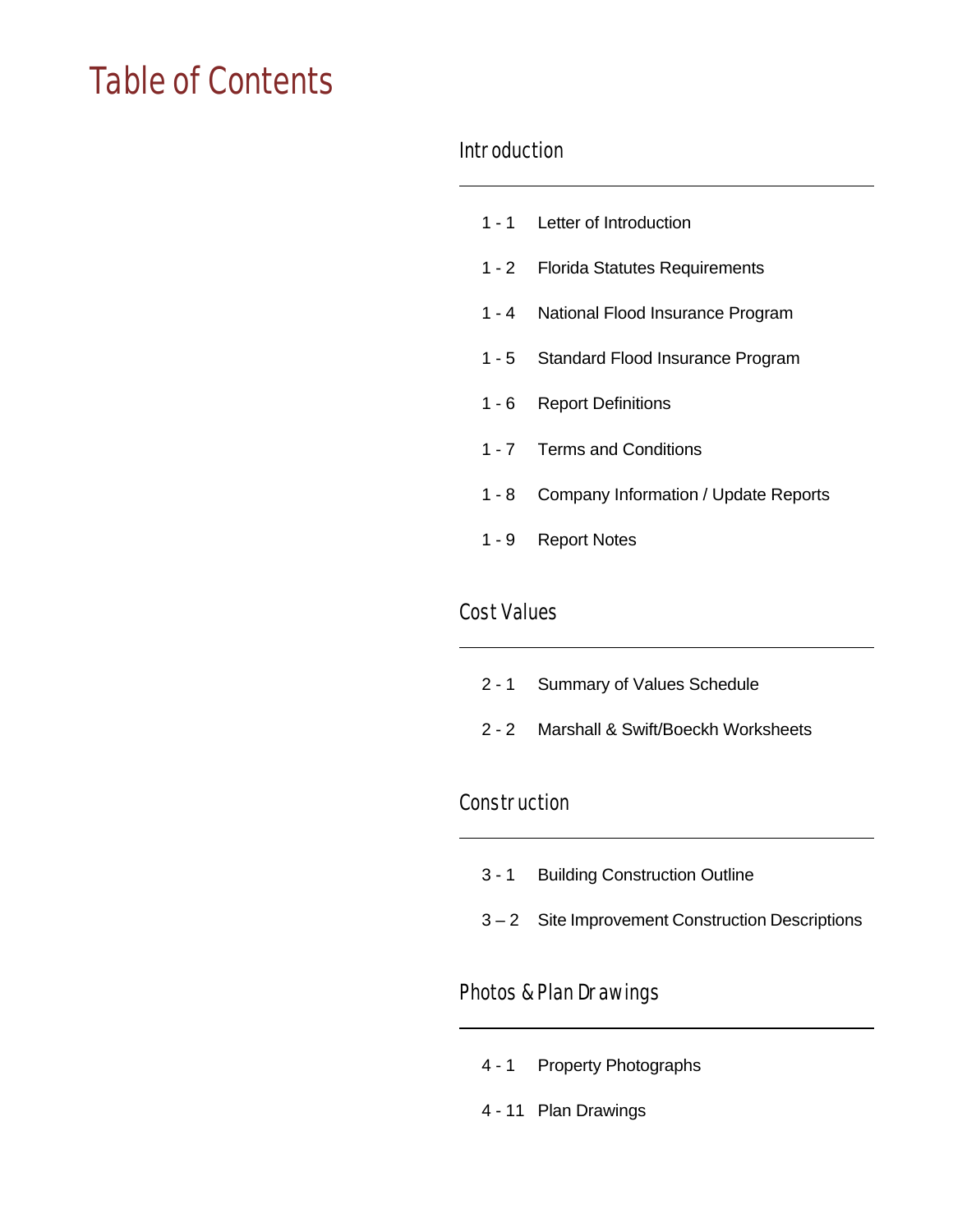# Section 1 Introduction

This section of the report includes a cover letter, report definitions and terminology used as well as information such as any Federal, State and local governing laws or regulations. Also included in this section are this report's terms and conditions as well as this Company's background.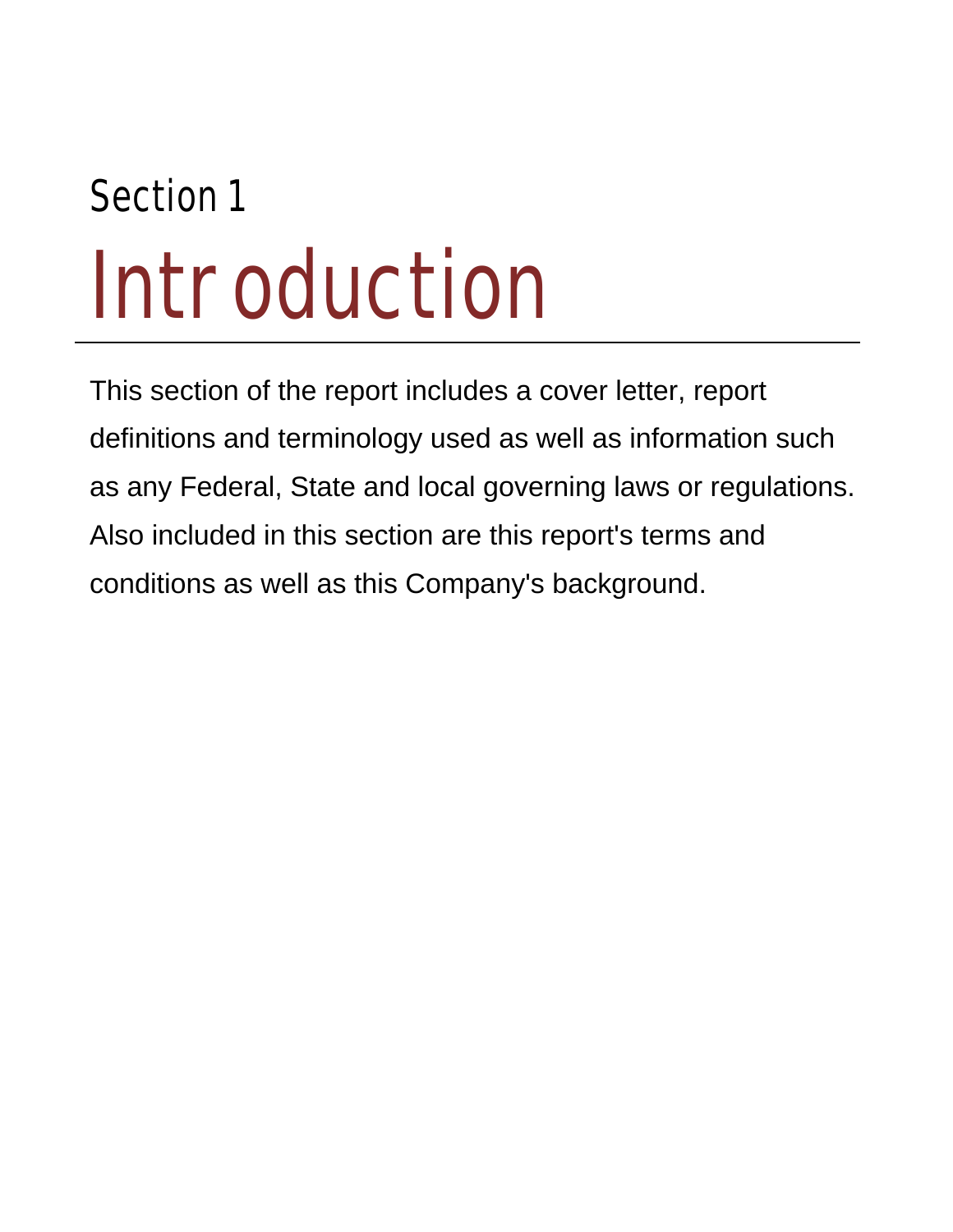

Dreux Isaac & Associates, Inc.

10151 University Boulevard, Suite 323 Orlando, FL 32817

> (800) 866 9876 (407) 695 5226 Fax (407) 695 3865

www.dia-corp.com

January 1, 202X

Board of Directors ABC Condominium Association, Inc. 1234 Street City, State Zip

Re: Insurance Value Appraisal

As authorized, this insurance value appraisal has been prepared on the ABC Condominium Association, Inc. property, located at 1234 Street, City, State Zip. The purpose of this appraisal is to provide the Association with information to aid in ascertaining the proper amount of property insurance.

This appraisal is based on a site inspection of the property. During this inspection, a take-off was made on the construction of the buildings/structures. This was performed by using available construction drawings, checking document records, taking pertinent measurements as well as photographs, and then noting the current observed physical condition of the property.

Using the information gathered during the site inspection, calculations were then performed to determine the correct quantity of each component. From there cost estimates were then prepared based on a combination of local contractor information and our own database of construction costs.

Appraisal values have been calculated to reflect current economic conditions. These economic conditions were determined through a combination of a standardized computer appraisal system, contractor proposals, published construction cost data and our own database of construction costs collected and refined over 30 years.

Thank you for this opportunity. Should you have any questions, please contact us.

Prepared By,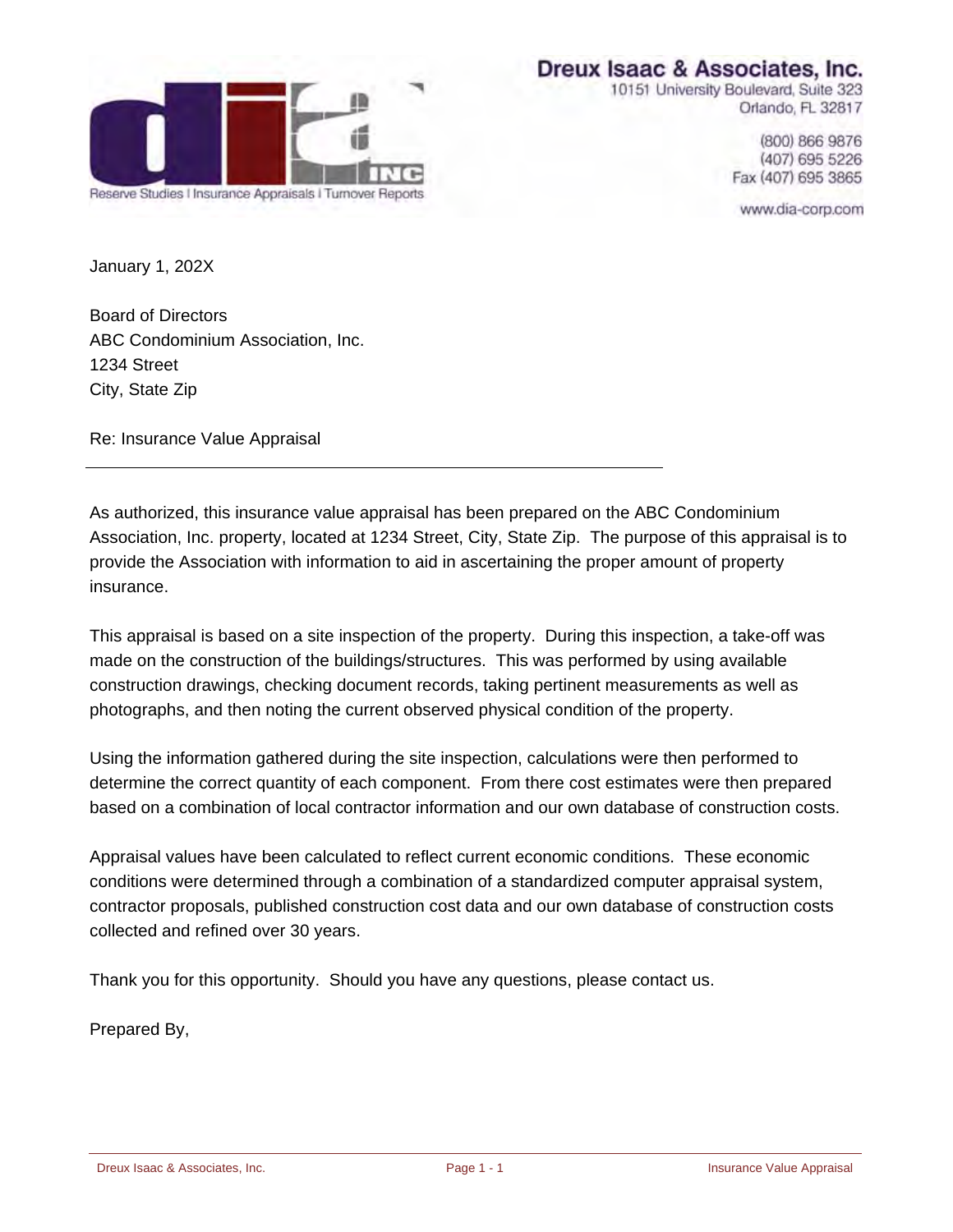## Florida Condominium Insurance Requirements

#### **Florida Statutes 718.111 (11) Insurance**

(11) INSURANCE.--In order to protect the safety, health, and welfare of the people of the State of Florida and to ensure consistency in the provision of insurance coverage to condominiums and their unit owners, this subsection applies to every residential condominium in the state, regardless of the date of its declaration of condominium. It is the intent of the Legislature to encourage lower or stable insurance premiums for associations described in this subsection.

- (a) Adequate hazard insurance, regardless of any requirement in the declaration of condominium for coverage by the association for full insurable value, replacement cost, or similar coverage, shall be based upon the replacement cost of the property to be insured as determined by an independent insurance appraisal or update of a prior appraisal. The full insurable value shall be determined at least once every 36 months.
	- 1. An association or group of associations may provide adequate hazard insurance through a selfinsurance fund that complies with the requirements of ss. 624.460-624.488.
	- 2. The association may also provide adequate hazard insurance coverage for a group of no fewer than three communities created and operating under this chapter, chapter 719, chapter 720, or chapter 721 by obtaining and maintaining for such communities insurance coverage sufficient to cover an amount equal to the probable maximum loss for the communities for a 250-year windstorm event. Such probable maximum loss must be determined through the use of a competent model that has been accepted by the Florida Commission on Hurricane Loss Projection Methodology. No policy or program providing such coverage shall be issued or renewed after July 1, 2008, unless it has been reviewed and approved by the Office of Insurance Regulation. The review and approval shall include approval of the policy and related forms pursuant to ss. 627.410 and 627.411, approval of the rates pursuant to s. 627.062, a determination that the loss model approved by the commission was accurately and appropriately applied to the insured structures to determine the 250-year probable maximum loss, and a determination that complete and accurate disclosure of all material provisions is provided to condominium unit owners prior to execution of the agreement by a condominium association.
	- 3. When determining the adequate amount of hazard insurance coverage, the association may consider deductibles as determined by this subsection.
- (b) If an association is a developer-controlled association, the association shall exercise its best efforts to obtain and maintain insurance as described in paragraph (a). Failure to obtain and maintain adequate hazard insurance during any period of developer control constitutes a breach of fiduciary responsibility by the developer-appointed members of the board of directors of the association, unless the members can show that despite such failure, they have made their best efforts to maintain the required coverage.
- (c) Policies may include deductibles as determined by the board.
	- 1. The deductibles shall be consistent with industry standards and prevailing practice for communities of similar size and age, and having similar construction and facilities in the locale where the condominium property is situated.
	- 2. The deductibles may be based upon available funds, including reserve accounts, or predetermined assessment authority at the time the insurance is obtained.
	- 3. The board shall establish the amount of deductibles based upon the level of available funds and predetermined assessment authority at a meeting of the board. Such meeting shall be open to all unit owners in the manner set forth in s. 718.112(2)(e). The notice of such meeting must state the proposed deductible and the available funds and the assessment authority relied upon by the board and estimate any potential assessment amount against each unit, if any. The meeting described in this paragraph may be held in conjunction with a meeting to consider the proposed budget or an amendment thereto.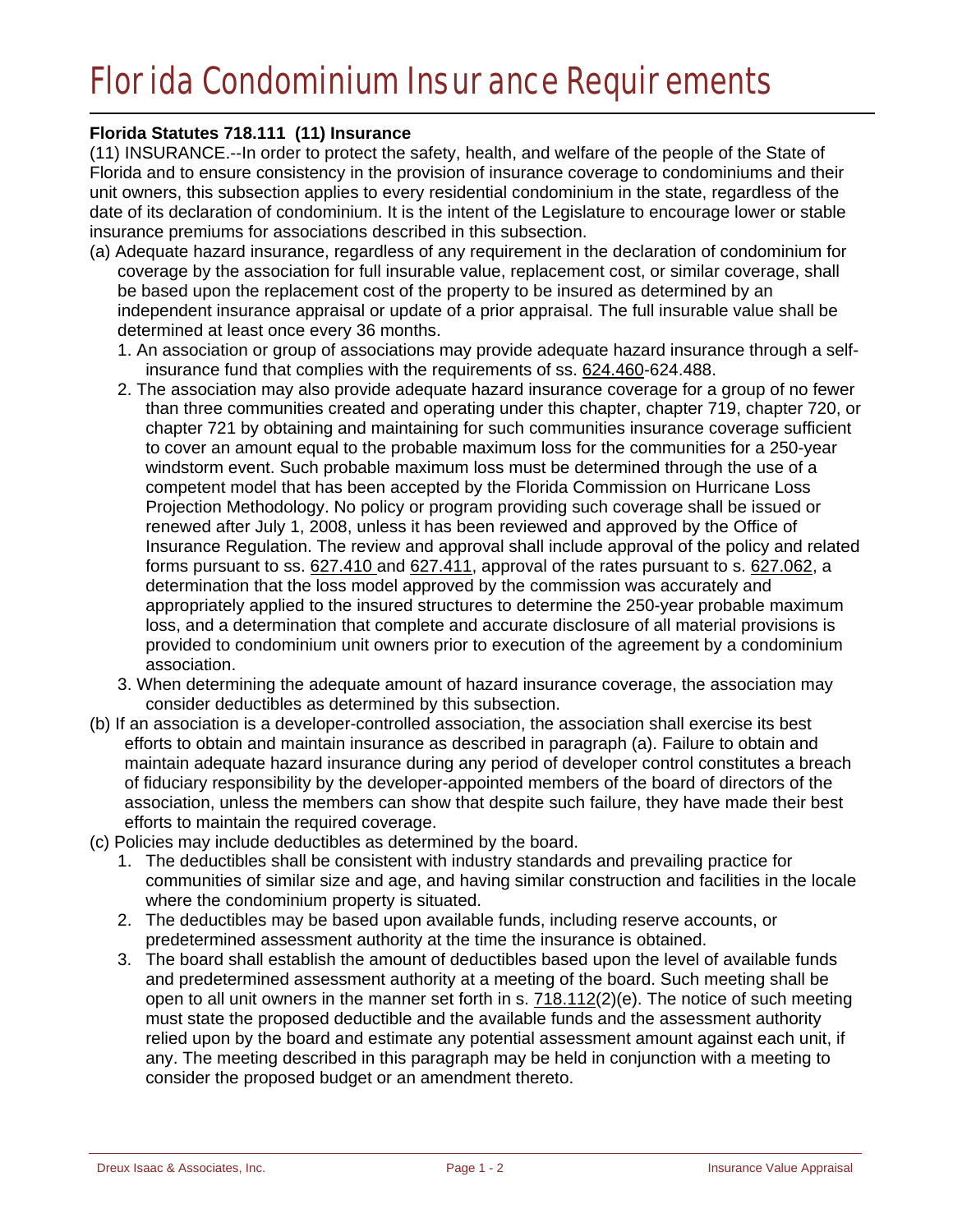## Florida Condominium Insurance Requirements

- (d) An association controlled by unit owners operating as a residential condominium shall use its best efforts to obtain and maintain adequate insurance to protect the association, the association property, the common elements, and the condominium property that is required to be insured by the association pursuant to this subsection.
- (e) The declaration of condominium as originally recorded, or as amended pursuant to procedures provided therein, may provide that condominium property consisting of freestanding buildings comprised of no more than one building in or on such unit need not be insured by the association if the declaration requires the unit owner to obtain adequate insurance for the condominium property. An association may also obtain and maintain liability insurance for directors and officers, insurance for the benefit of association employees, and flood insurance for common elements, association property, and units.
- (f) Every hazard insurance policy issued or renewed on or after January 1, 2009, for the purpose of protecting the condominium shall provide primary coverage for:
	- 1. All portions of the condominium property as originally installed or replacement of like kind and quality, in accordance with the original plans and specifications.
	- 2. All alterations or additions made to the condominium property or association property pursuant to s. 718.113(2).
	- 3. The coverage shall exclude all personal property within the unit or limited common elements, and floor, wall, and ceiling coverings, electrical fixtures, appliances, water heaters, water filters, built-in cabinets and countertops, and window treatments, including curtains, drapes, blinds, hardware, and similar window treatment components, or replacements of any of the foregoing.
- (g) Every hazard insurance policy issued or renewed on or after January 1, 2009, to an individual unit owner must contain a provision stating that the coverage afforded by such policy is excess coverage over the amount recoverable under any other policy covering the same property. Such policies must include special assessment coverage of no less than \$2,000 per occurrence. An insurance policy issued to an individual unit owner providing such coverage does not provide rights of subrogation against the condominium association operating the condominium in which such individual's unit is located.
	- 1. All improvements or additions to the condominium property that benefit fewer than all unit owners shall be insured by the unit owner or owners having the use thereof, or may be insured by the association at the cost and expense of the unit owners having the use thereof.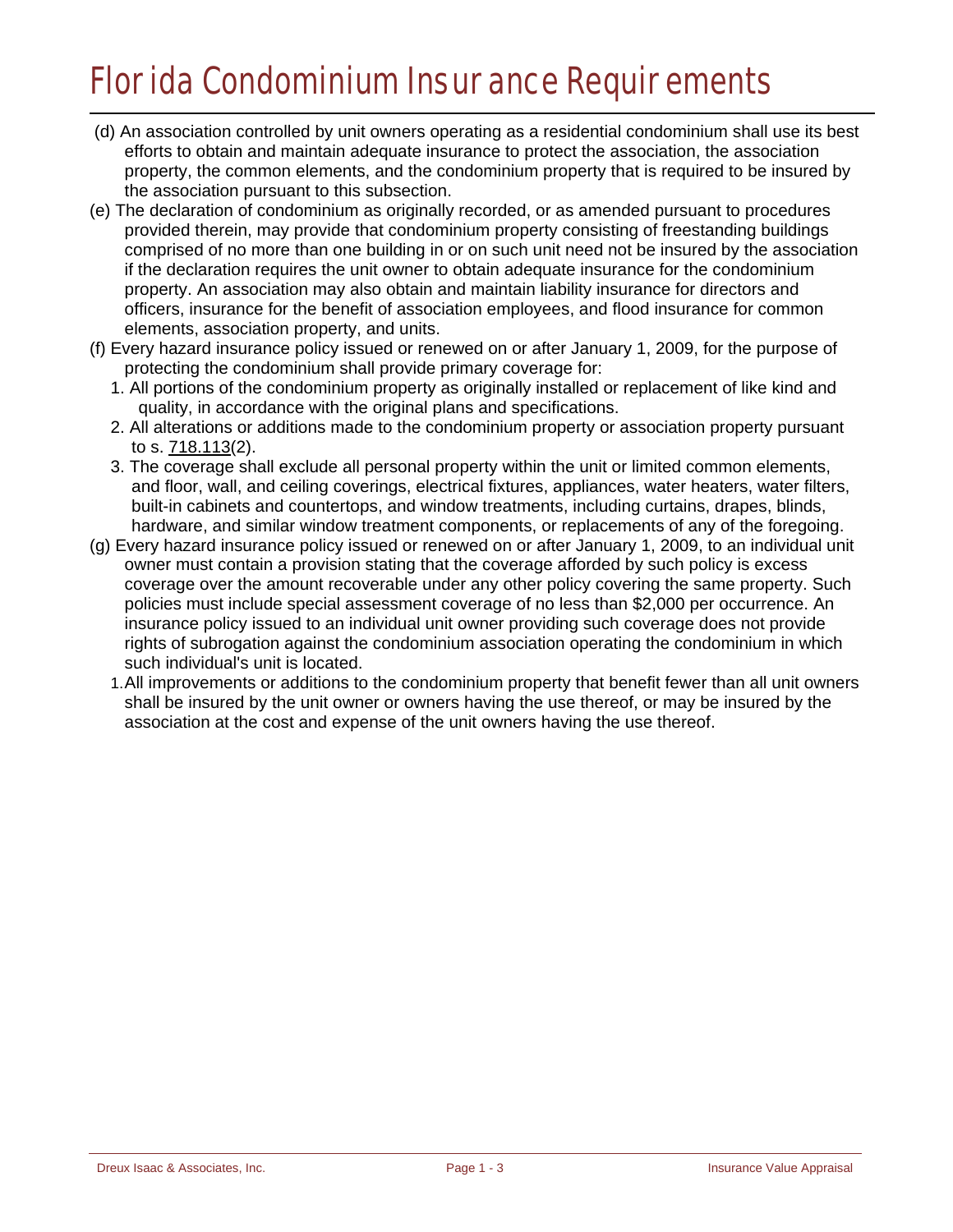#### **Residential Condominium Building Association Policy (RCBAP)**

Is used for residential condominium building associations to cover the entire building under one policy, all units, improvements within the units and personal property owned in common is covered with a contents policy. The RCBAP does not protect the individual owner from loss to personal property owned exclusively by the unit owner.

#### **Eligible structures:**

• **High-rise & low-rise condominium buildings** 

#### • **Condominium associations**

A condominium association will insure a residential building located in SFHA and its contents, under the Residential Condominium Building Association Policy (RCBAP). The RCBAP policy enables the association to manage flood insurance needs according to their by-laws.

Under a RCBAP, the entire building is covered under one policy, including both common and individually owned building elements within the unit, improvements within the unit, and personal property owned in common if contents coverage is carried. The RCBAP does not protect the individual owner from loss to personal property owned exclusively by the unit owner.

If a unit owner's mortgage determines that the coverage purchased under the RCBAP is insufficient to meet the mandatory purchase requirements, it can request the borrower to ask the association to carry adequate limits, or require purchase of a separate unit owner's building coverage policy. If the Association does not have a RCBAP and the mortgagee requires coverage the unit owner is required to purchase an individual unit owner's building policy under the Dwelling Form.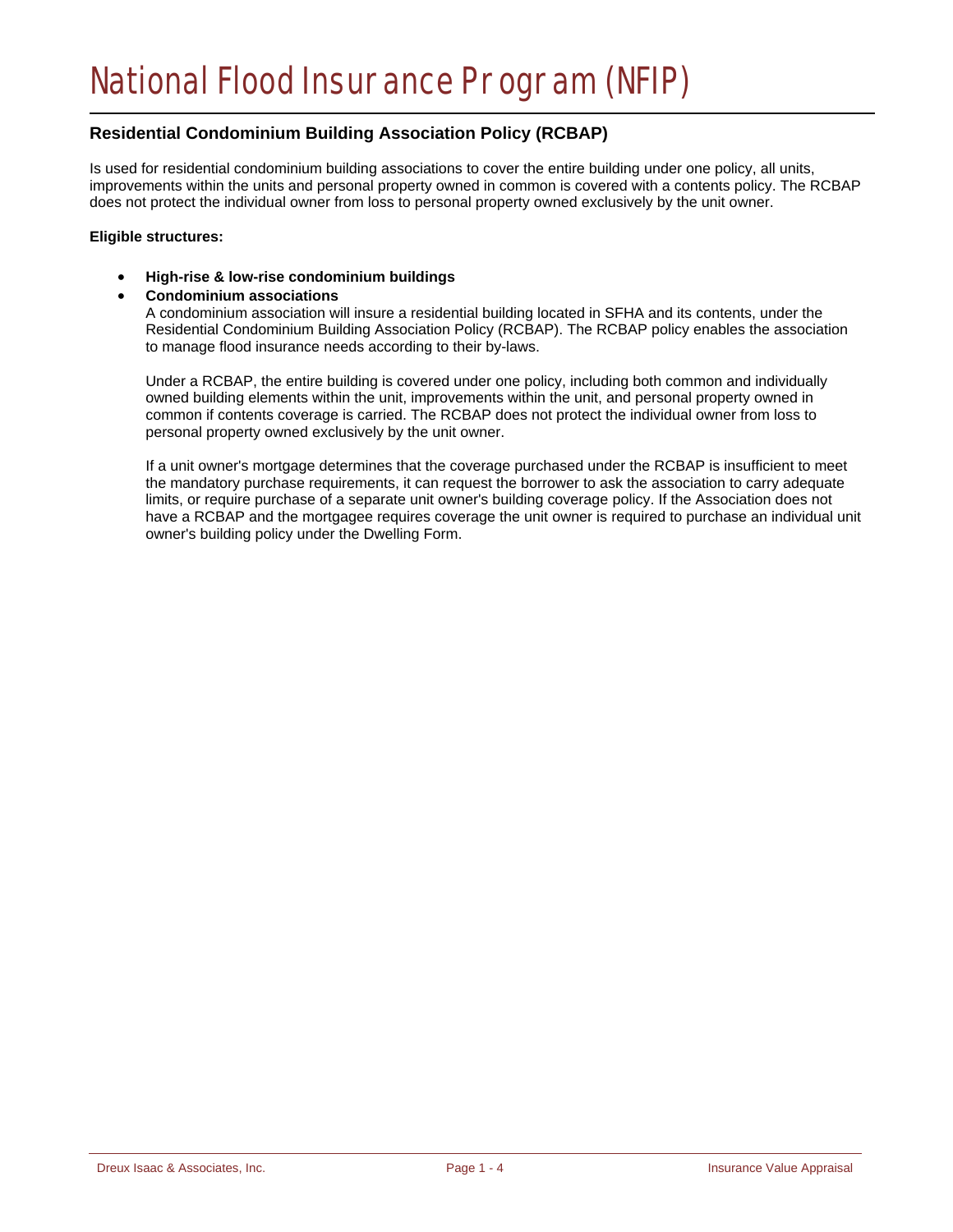#### **III. Property Covered**

#### A. Coverage A – Building Property

We insure against direct physical loss by or from flood to:

- 1. The residential condominium building described on the Declarations Page at the described location, including all units within the building and the improvements within the units.
- 2. We also insure such building property for a period of 45 days at another location, as set forth in III.C.2.b., Property Removed to Safety.
- 3. Additions and extensions attached to and in contact with the buildings by means of a rigid exterior wall, a solid load-bearing interior wall, a stairway, an elevated walkway, or a roof. At your option, additions and extensions connected by any of these methods may be separately insured. Additions and extensions attached to and in contact with the building by means of a common interior wall that is not a solid load-bearing wall are always considered part of the building and cannot be separately insured.
- 4. The following fixtures, machinery, and equipment, which are covered under Coverage A only:
- **a.** Awnings and canopies;
- **b.** Blinds;
- **c.** Carpet permanently installed over unfinished flooring;
- **d.** Central air conditioners;
- **e.** Elevator equipment;
- **f.** Fire extinguishing apparatus;
- **g.** Fire sprinkler system;
- **h.** Walk-in freezers;
- **i.** Furnaces;
- **j.** Light fixtures;
- **k.** Outdoor antennas and aerials fastened to **buildings**;
- **l.** Permanently installed cupboards, bookcases, paneling, and wallpaper;
- **m.** Pumps and machinery for operating pumps;
- **n.** Ventilating equipment;
- **o.** Wall mirrors, permanently installed; and
- **p.** In the **units** within the **building**, installed:
	- **(1)** Built-in dishwashers;
	- **(2)** Built-in microwave ovens;
	- **(3)** Garbage disposal units;
	- **(4)** Hot water heaters, including solar water heaters;
	- **(5)** Kitchen cabinets;
	- **(6)** Plumbing fixtures;
	- **(7)** Radiators;
	- **(8)** Ranges;
	- **(9)** Refrigerators; and
	- **(10)** Stoves.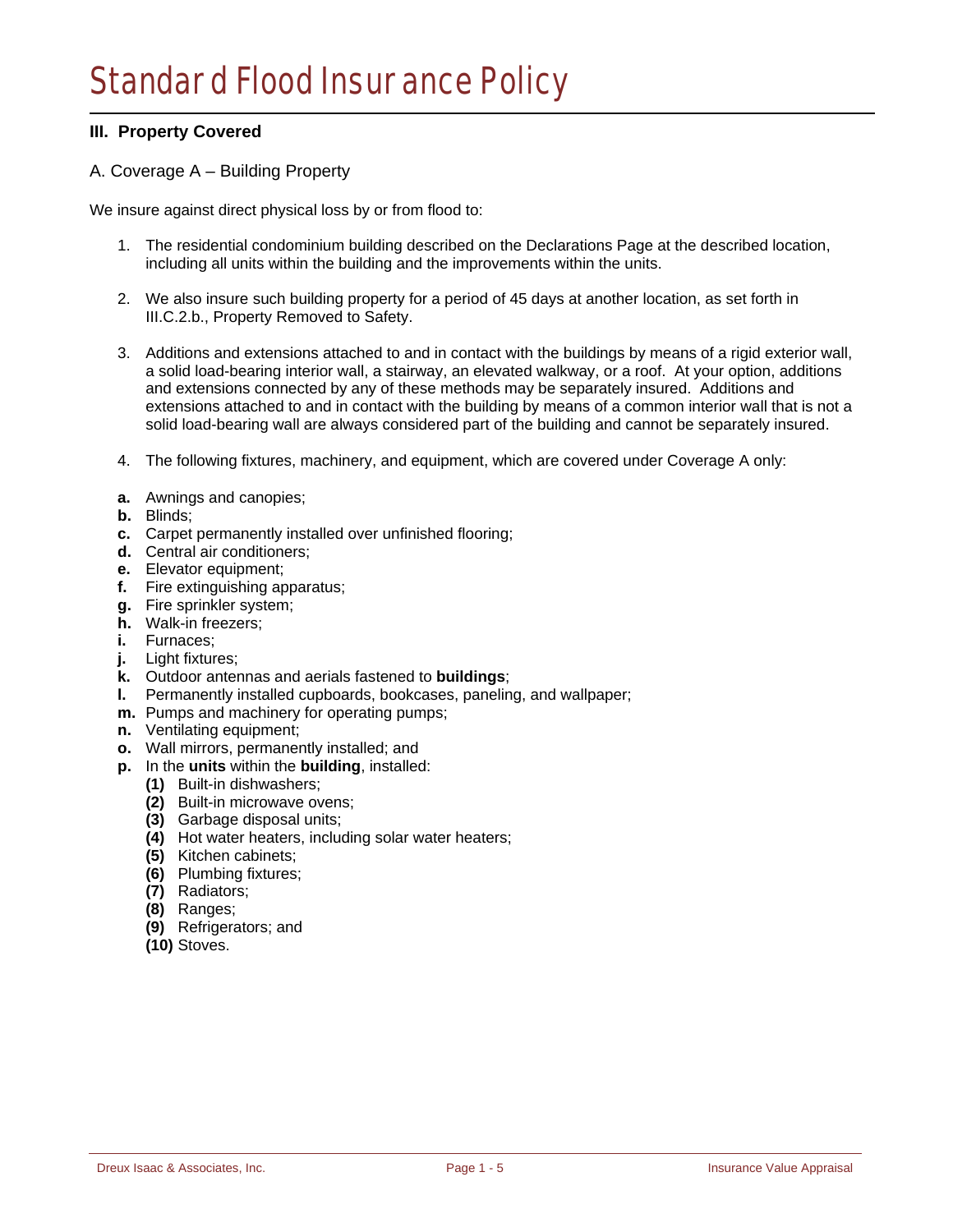### **National Flood Insurance Values**

The National flood insurance values for residential buildings represent the complete reproduction cost including the foundation, site preparation and interior components as originally specified or conveyed.

For non-residential buildings the flood value is the depreciated reproduction cost. Other non-building improvements are not covered. A building is generally described as a structure with a floor, roof and enclosed by three or more walls. Coverage limits are subject to change.

## **Reproduction Cost**

The reproduction cost is an estimate of the cost to create an identical replica or copy of a building/structure as it was appraised. This cost Includes foundations and below grade construction.

For Florida condominiums, multi-residential HOA, and co-operative buildings the reproduction cost value includes an allowance for select unit interior components as originally specified or conveyed. Alterations or improvements within the unit boundaries have not been addressed or included in the reproduction cost values.

## **Depreciated Reproduction Cost**

The depreciated reproduction cost value is the loss in value of the reproduction cost due to age, usage, type of construction and exposure to the elements. Sometimes referred to as the actual cash value or ACV.

### **Insurable Reproduction Cost**

The insurable reproduction cost is the reproduction cost minus standard hazard insurance policy exclusions including the foundation, site work, and all below grade construction.

Additionally the insurable reproduction cost for Florida condominiums, multi-residential HOA, and cooperative buildings also exclude floor, wall, and ceiling coverings, electrical fixtures, appliances, water heaters, water filters, built-in cabinets and countertops, and window treatments, including curtains, drapes, blinds, hardware and similar window treatment components.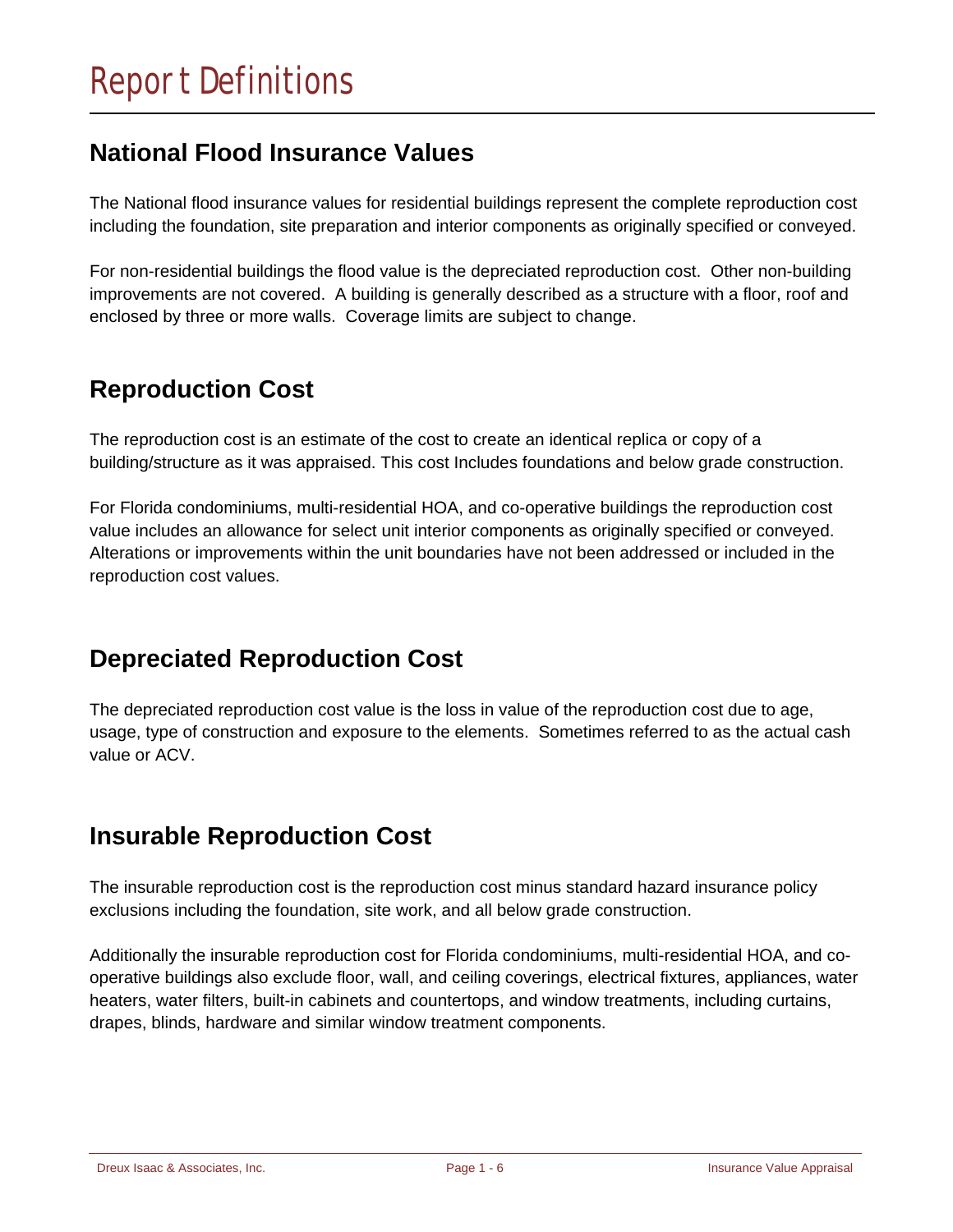## Terms and Conditions

Dreux Isaac & Associates, Inc. uses various sources to accumulate data on construction material and labor prices in order to arrive at its' opinion of cost. The information obtained from these sources is considered to be correct and reasonable, but is not guaranteed. No liability is assumed as a result of inaccuracies or errors in such information or estimates, although reasonable efforts have been made to confirm them.

Unless noted, each component cost is based on replacing that component as a complete unit at one time.

While all cost data is believed to be accurate and reliable to within reasonable limits, other factors such as inflation, availability of materials and qualified personnel and/or acts of nature as well as catastrophic conditions, could significantly affect current prices.

No consideration has been given to labor bonuses; material premiums; additional costs to conform property replaced to building codes, ordinances or other legal restrictions; or the cost of demolition in connection with replacement or the removal of destroyed property. No value of land has been included.

We have no present or contemplated future interest in the property that is the subject of this report and that we have no personal interest or bias with respect to the subject matter of this report or the parties involved.

We certify that neither the employment to prepare this report, nor the compensation, is contingent upon the estimates of value contained herein.

In the event that complete construction plans/blueprints were not available for use in the completion of this report, assumptions were made regarding unseen construction components, based on our experience with properties similar to the subject. In the event that these assumptions are in error, we reserve the right to modify this appraisal, including value conclusions.

Information, estimates, and opinions furnished and contained in the report, were obtained from sources considered reliable and are believed to be true and correct. However, for accuracy of such items furnished we can assume no responsibility.

Our assessment of the useful and remaining lives and/or physical condition of the assets described within has been based upon visual inspection. No testing has been performed. No warranty is made and no liability is assumed for the soundness of the structure or its components.

The report data derived and expressed within is not applicable to any other property regardless of similarity.

The authors of this report shall not be required to give testimony or appear in court or at any administrative proceeding relating to this report, unless this report is, by agreement, made in anticipation of litigation.

The liability of Dreux Isaac & Associates, Inc., the author(s) of this report, and any other employees of Dreux Isaac & Associates, Inc. is limited in total to the fee collected for preparation of this report.

According to the best of our knowledge and belief, the statements of fact contained in this report which are used as the basis of the analysis, opinions and conclusions stated herein, are true and correct.

Acceptance of, and/or use of, this report constitutes acceptance of the above conditions.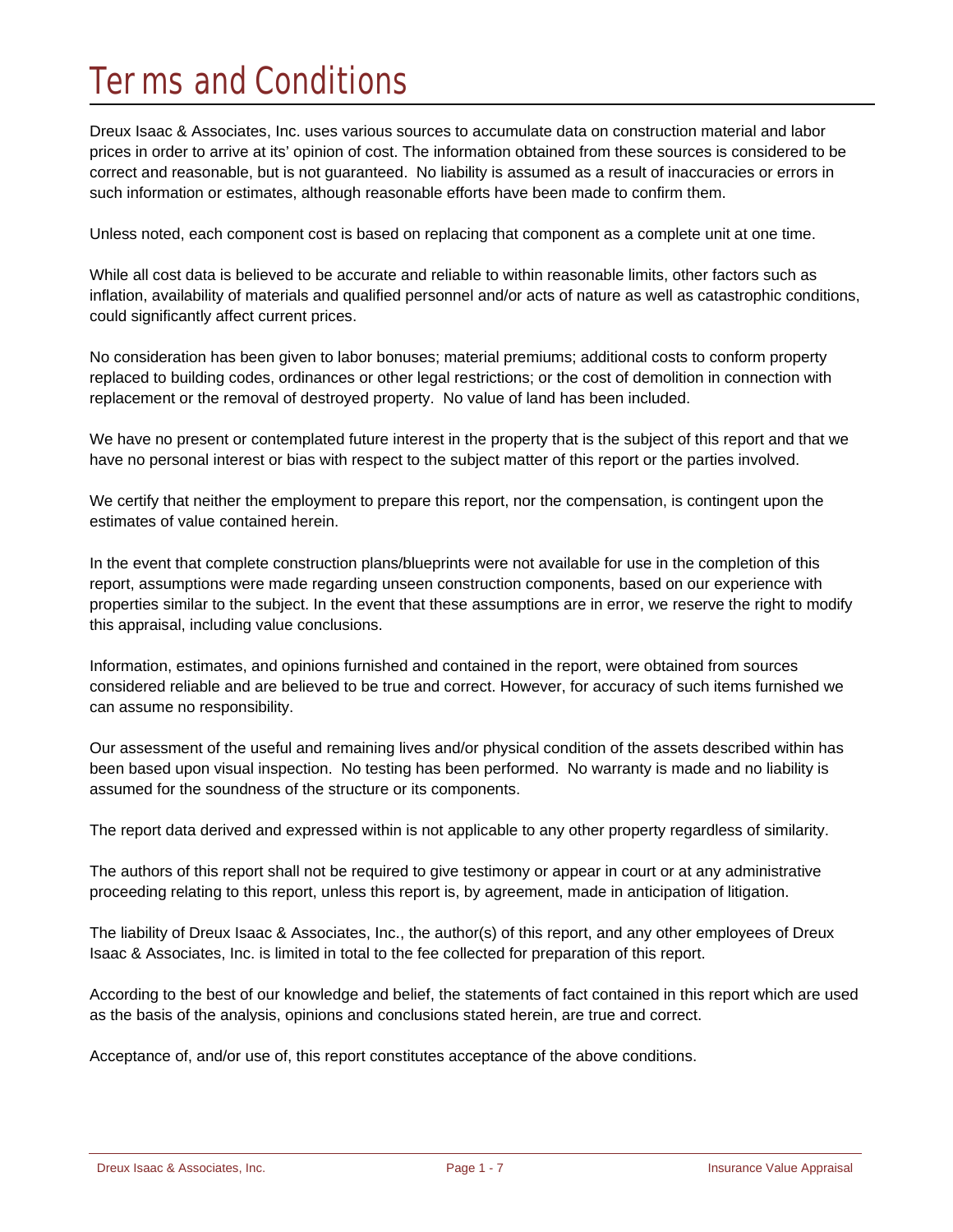## Company Information

Since 1989 Dreux Isaac & Associates has been serving community associations, businesses, private clubs and non-profit organizations throughout Florida and the Southeast United States by performing reserve studies, insurance appraisals and turnover reports.

**Experience** - We have inspected and prepared thousands of reserve studies and insurance appraisals for all sizes and types of communities, located in large cities, small towns, resort areas and remote islands.

**Training** - All technical work is performed by professionals with backgrounds in engineering or architecture.

**Accuracy** - All our reports are based on local data and conditions which we continuously monitor.

**Understandability** - We're numbers people, but many who read and use our reports are not. So we summarize the data and present it to you in a way that is clear and logical.

**Compliance -** The reports we prepare will comply with all governing regulations for your association.

**Safety** - We carry errors and omissions, liability and workers compensation insurance.

## Update Reports

Inflation, labor rates, material availability, taxes, insurance and coverage limits are just but a few of the ever changing variables addressed in your insurance value appraisal report.

It is important that you keep your insurance values current with annual updates. Since the initial calculations on the property have now been performed, we can offer this service to you (with or without site re-inspection) at just a percentage of the cost of your original insurance value appraisal.

We recommend annual insurance value appraisal update reports, without a site visit, for three years following your original or re-inspection insurance value appraisal. An updated insurance value appraisal will provide you with current insurable values using the latest construction cost data for your area. It will also incorporate any changes made to your insurable property since the last insurance value appraisal.

After three years of updates without a site visit, we recommend a site re-inspection of the property. The purpose of this re-inspection is threefold: (1) to check the present condition of the property, (2) to determine what insurable changes have been made to the physical property since the last inspection, and (3) to validate the insurance value appraisal's integrity and accuracy.

To make this process easier, we can set you up on our three year automatic update service to make sure you do not miss an update. To get started just contact us at 800-866-9876 or update@dia-corp.com.

Dreux Isaac & Associates, Inc. The Contract of Page 1 - 8 Insurance Value Appraisal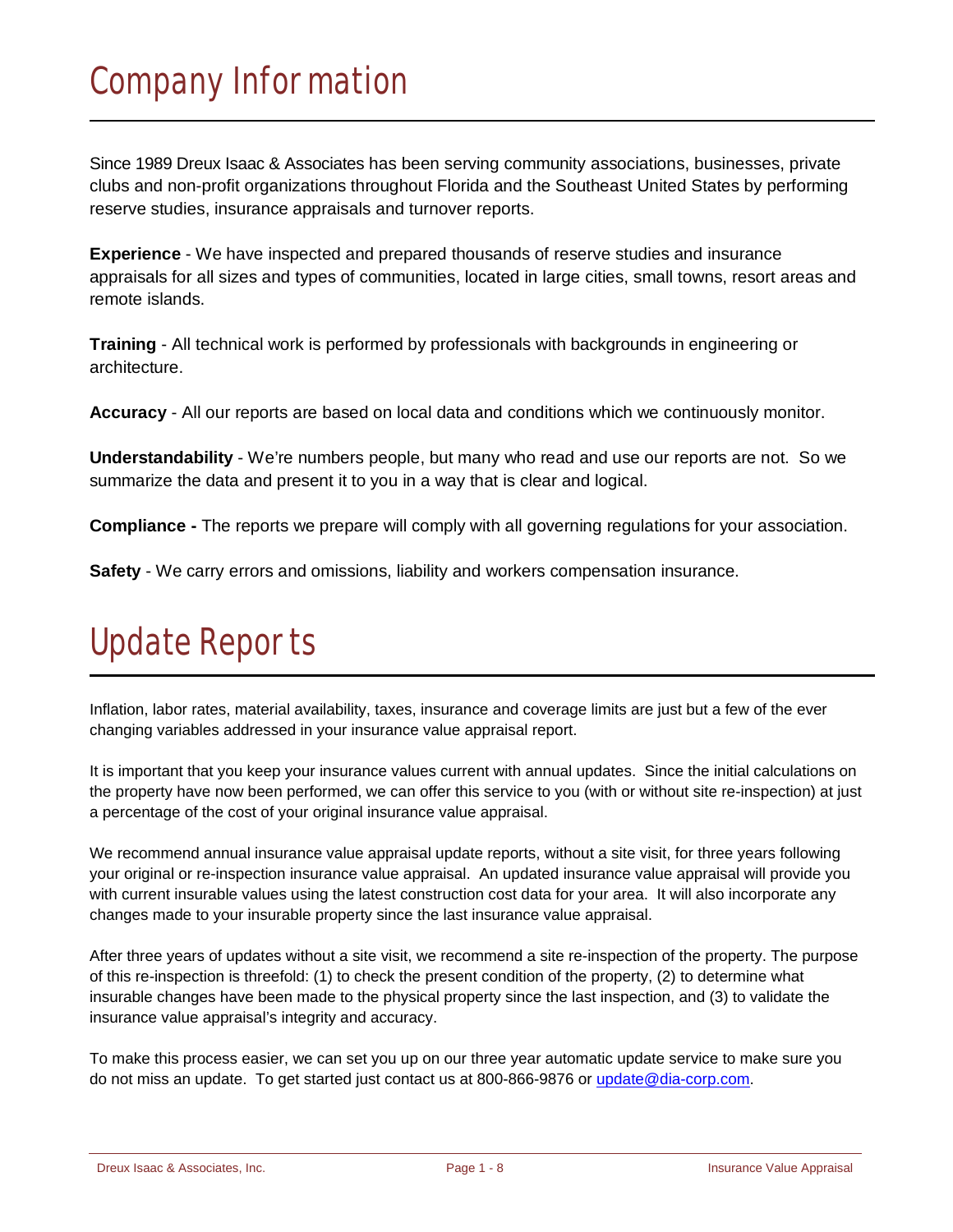## Report Notes

- 1. The National Flood insurance values for the residential buildings represent the complete reproduction cost including the foundation, site preparation and unit interior components as originally specified or conveyed. For detached non-residential buildings the flood value is the depreciated reproduction cost. Other non-building improvements are not covered.
- 2. The reproduction cost values for the buildings include the foundation and site preparation costs. For the residential buildings it also includes all unit interior components as originally specified or conveyed. Alterations or improvements within the unit boundaries have not been addressed or included in the reproduction cost values.
- 3. The insurable reproduction cost values for the buildings exclude foundation and site preparation costs.
- 4. The insurable reproduction costs for condominium buildings also exclude floor, wall, and ceiling coverings, electrical fixtures, appliances, water heaters, water filters, built-in cabinets and countertops, and window treatments, including curtains, drapes, blinds, hardware and similar window treatment components.
- 5. Alterations or improvements within the unit boundaries have not been addressed or included in the insurable reproduction cost values.
- 6. Based on a 2008 change to Florida Statute 718.111(11)(f)(3) which effects all hazard policies on or after January 1, 2009, this insurance appraisal has now included the value of all airconditioning and heating equipment in the condominium building's values.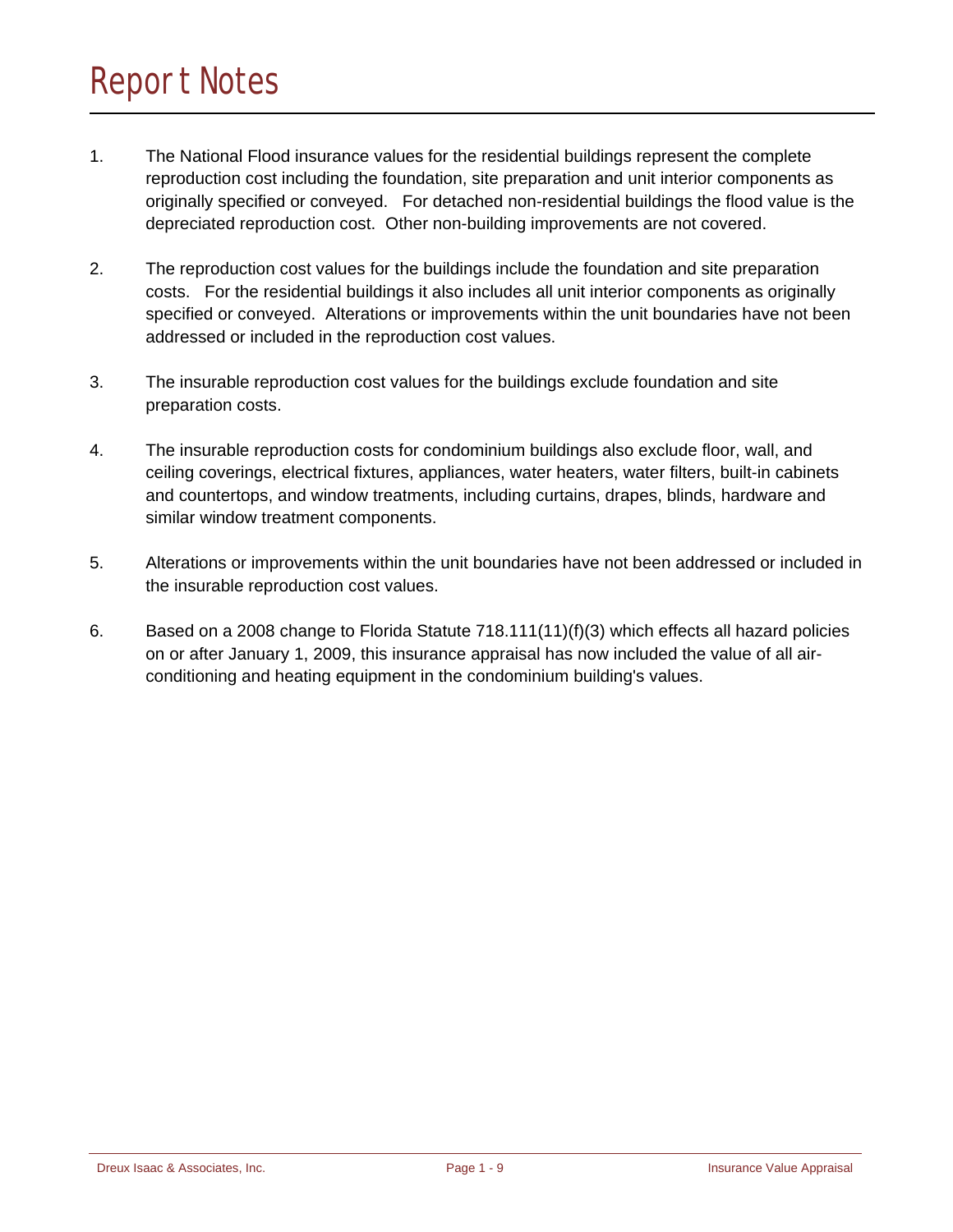# Section 2 Cost Values

This section of the report first gives a summary of insurable values for every building and insurable site improvement appraised in the report.

Additionally, for every building appraised, a cost breakdown of values is given.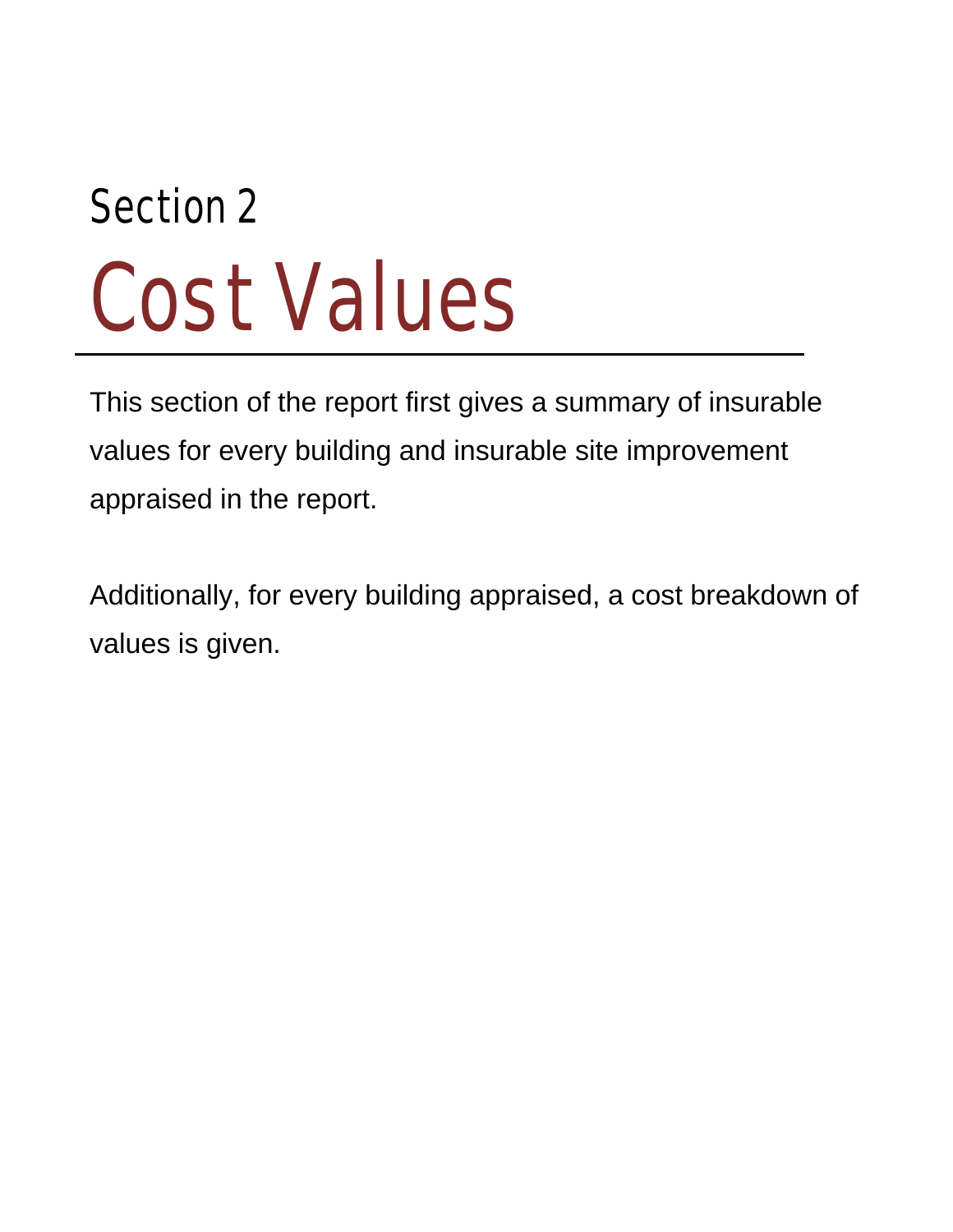|    |                               | <b>National Flood</b> |                                                                        | <b>Depreciated</b> | (Hazard)<br><b>Insurable</b> |
|----|-------------------------------|-----------------------|------------------------------------------------------------------------|--------------------|------------------------------|
|    | <b>No Description</b>         | <b>Values</b>         | <b>Insurance Reproduction Reproduction Reproduction</b><br><b>Cost</b> | Cost               | Cost                         |
| 1. | Condo Bldg                    | 8,677,595             | 8,677,595                                                              | 7,983,388          | 7,667,456                    |
|    | 2. Condo Bldg                 | 8,677,595             | 8,677,595                                                              | 7,983,388          | 7,667,456                    |
| 3. | Clubhouse                     | 1,062,677             | 1,155,083                                                              | 1,062,677          | 1,130,814                    |
| 4. | Gatehouse                     | 162,013               | 176,101                                                                | 162,013            | 172,089                      |
| 5. | <b>Swimming Pool</b>          | $\pmb{0}$             | 109,848                                                                | 95,568             | 109,848                      |
|    | 6. Spa                        | 0                     | 49,451                                                                 | 43,023             | 49,451                       |
|    | 7. Pool Deck                  | $\mathbf 0$           | 40,687                                                                 | 35,398             | 40,687                       |
|    | 8. Pool Area Fence            | $\mathbf 0$           | 21,106                                                                 | 16,885             | 21,106                       |
|    | 9. Vehicular Gate System      | $\pmb{0}$             | 26,206                                                                 | 19,393             | 26,206                       |
|    | 10. Flag Pole                 | $\mathbf 0$           | 3,276                                                                  | 2,621              | 3,276                        |
|    | 11. Entry Sign Monument       | $\pmb{0}$             | 7,584                                                                  | 6,068              | 7,584                        |
|    | 12. Dunewalk (3 Total)        | $\pmb{0}$             | 21,474                                                                 | 14,604             | 21,474                       |
|    | 13. Site Wall - Property Line | $\pmb{0}$             | 47,789                                                                 | 41,577             | 47,789                       |
|    | 14. Lighting                  | $\mathbf 0$           | 19,063                                                                 | 12,963             | 19,063                       |
|    | <b>Grand Total</b>            | 18,579,880            | 19,032,858                                                             | 17,479,566         | 16,984,299                   |

## **Summary of Values Schedule**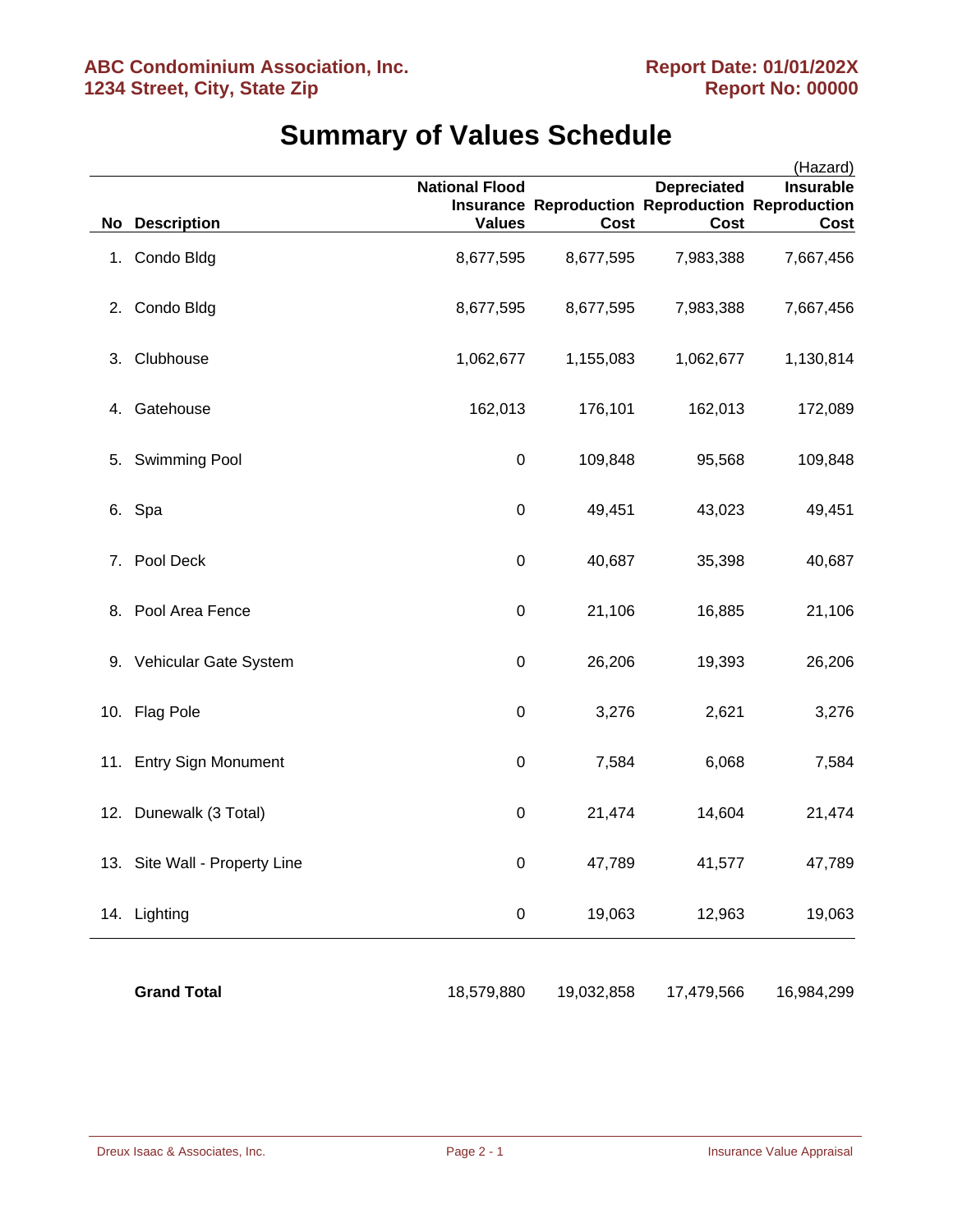#### **Condo Bldg (1 of 2)**

| <b>Description</b>                       | <b>Total</b> |
|------------------------------------------|--------------|
|                                          |              |
| <b>Excavation &amp; Site Preparation</b> | 24,954       |
| Foundation                               | 203,563      |
| Frame                                    | 850,703      |
| <b>Floor Structure</b>                   | 491,988      |
| <b>Floor Structure Extras</b>            | 96,782       |
| <b>Floor Cover</b>                       | 460,166      |
| Ceiling                                  | 123,615      |
| <b>Ceiling Extras</b>                    | 46,425       |
| <b>Interior Construction</b>             | 1,685,901    |
| Plumbing                                 | 465,450      |
| Sprinklers                               | 148,019      |
| <b>HVAC</b>                              | 597,088      |
| Electrical                               | 601,119      |
| <b>Exterior Wall</b>                     | 786,370      |
| <b>Wall Ornamentation</b>                | 154,261      |
| <b>Stairs</b>                            | 49,404       |
| <b>Roof Structure</b>                    | 187,529      |
| Roofs                                    | 232,374      |
| Elevators                                | 529,976      |
| <b>Misc Building Components</b>          | 336,494      |
| <b>Professional Fees</b>                 | 605,414      |
| <b>Reproduction Cost</b>                 | 8,677,595    |
| <b>Depreciated Reproduction Cost</b>     | 7,983,388    |
| <b>Insurance Exclusions</b>              |              |
| Excavation & Site Preparation            | 24,954       |
| Foundation                               | 203,563      |
| <b>Unit Exclusions</b>                   | 781,622      |
| Insurable Reproduction Cost              | 7,667,456    |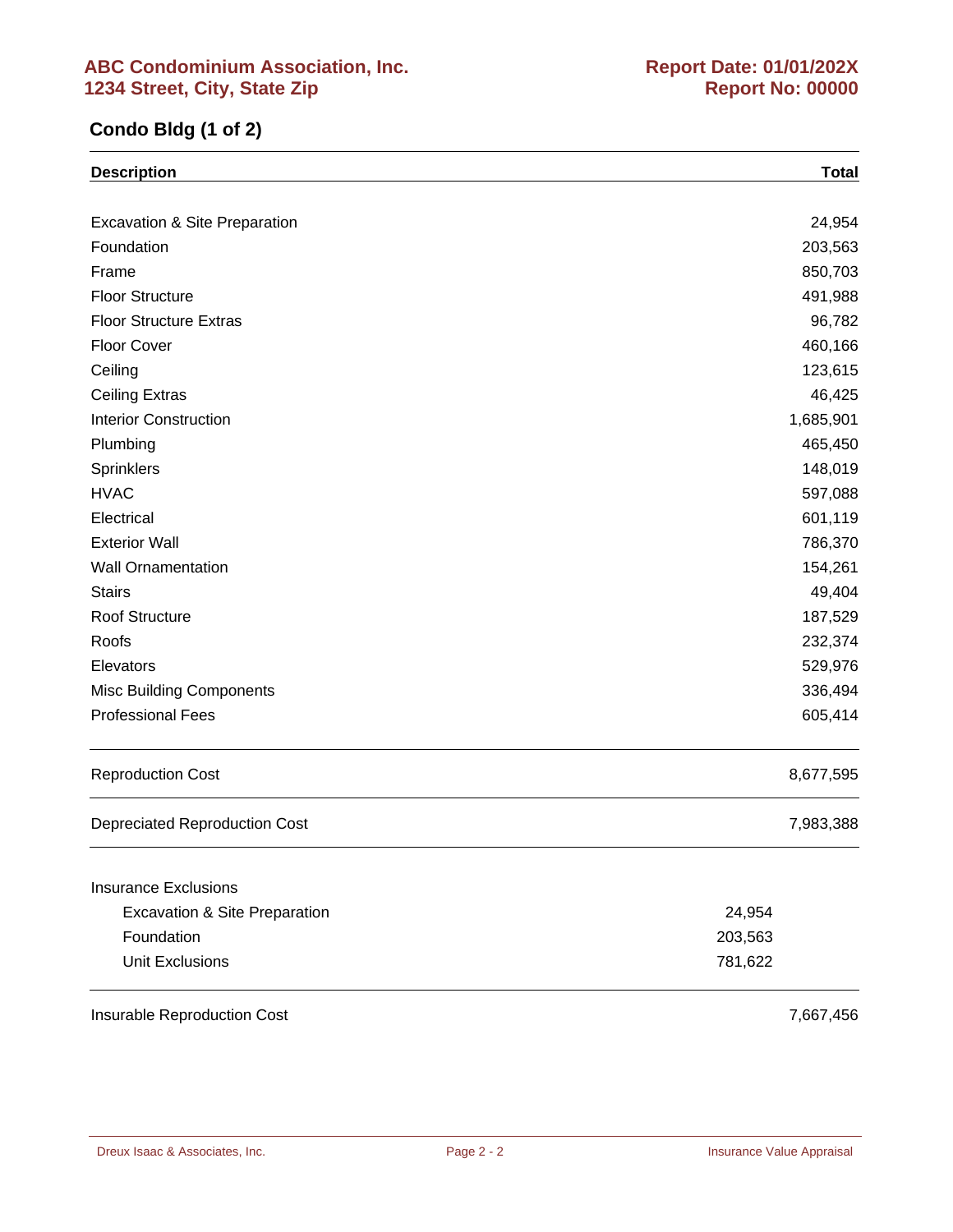#### **Clubhouse**

| <b>Description</b>                   | <b>Total</b> |
|--------------------------------------|--------------|
|                                      |              |
| Excavation & Site Preparation        | 2,385        |
| Foundation                           | 21,884       |
| Frame                                | 17,910       |
| <b>Floor Structure</b>               | 40,921       |
| <b>Floor Structure Extras</b>        | 15,760       |
| Floor Cover                          | 64,456       |
| Ceiling                              | 7,934        |
| <b>Ceiling Extras</b>                | 1,854        |
| <b>Interior Construction</b>         | 187,408      |
| Plumbing                             | 60,552       |
| Sprinklers                           | 17,524       |
| <b>HVAC</b>                          | 52,695       |
| Electrical                           | 77,072       |
| <b>Exterior Wall</b>                 | 238,113      |
| <b>Wall Ornamentation</b>            | 23,390       |
| <b>Stairs</b>                        | 13,788       |
| Roof Structure                       | 24,785       |
| Roofs                                | 70,739       |
| Elevators                            | 131,627      |
| <b>Misc Building Components</b>      | 3,698        |
| <b>Professional Fees</b>             | 80,588       |
| <b>Reproduction Cost</b>             | 1,155,083    |
| <b>Depreciated Reproduction Cost</b> | 1,062,677    |
| <b>Insurance Exclusions</b>          |              |
| Excavation & Site Preparation        | 2,385        |
| Foundation                           | 21,884       |
| Insurable Reproduction Cost          | 1,130,814    |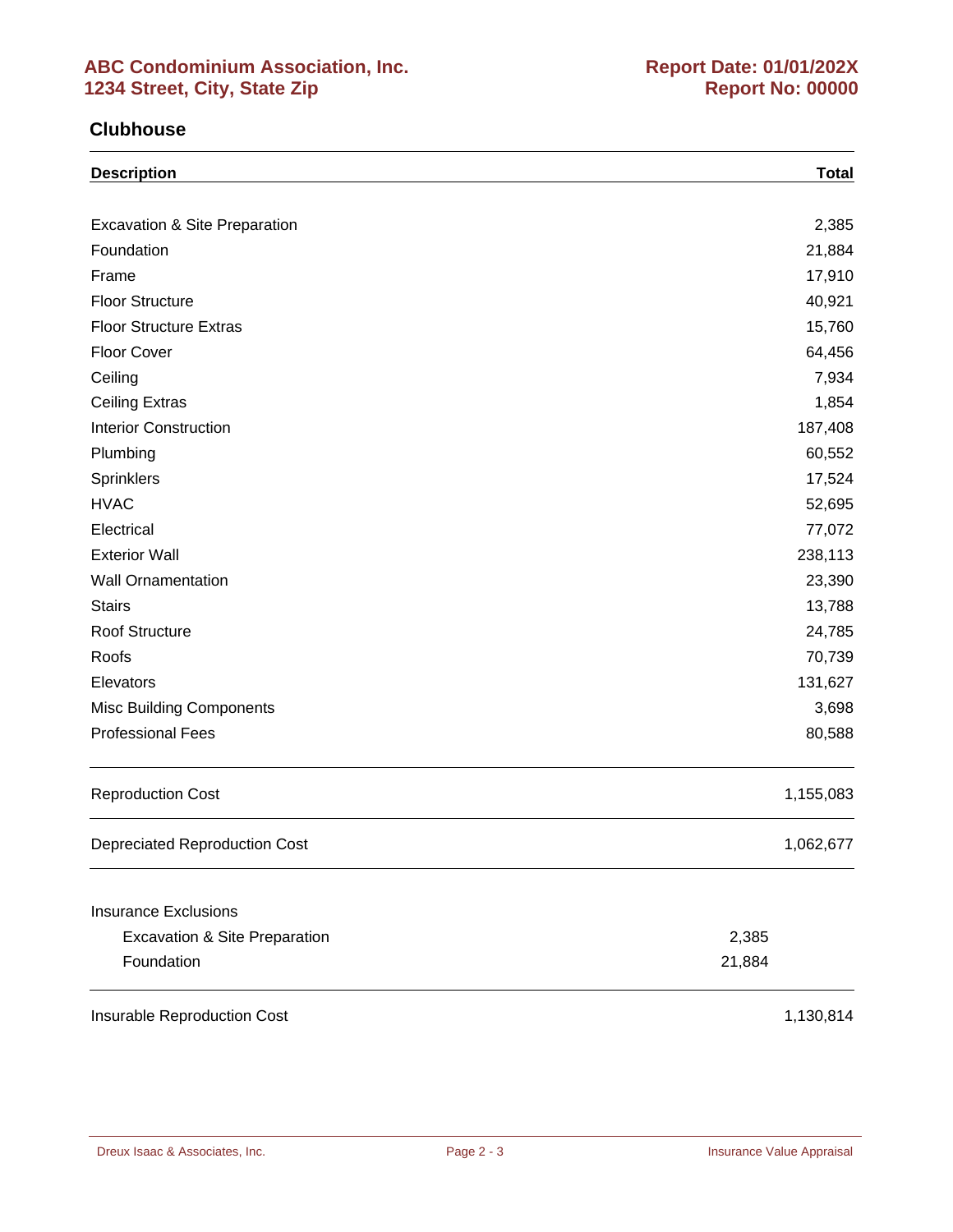#### **Gatehouse**

| <b>Description</b>                   | <b>Total</b> |
|--------------------------------------|--------------|
|                                      |              |
| Excavation & Site Preparation        | 357          |
| Foundation                           | 3,655        |
| Frame                                | 1,578        |
| <b>Floor Structure Extras</b>        | 5,469        |
| Floor Cover                          | 4,198        |
| Ceiling                              | 1,917        |
| <b>Interior Construction</b>         | 18,232       |
| Plumbing                             | 5,390        |
| Sprinklers                           | 2,054        |
| <b>HVAC</b>                          | 8,510        |
| Electrical                           | 7,954        |
| <b>Exterior Wall</b>                 | 64,013       |
| <b>Wall Ornamentation</b>            | 7,046        |
| Roof Structure                       | 12,380       |
| Roofs                                | 19,427       |
| <b>Misc Building Components</b>      | 1,634        |
| <b>Professional Fees</b>             | 12,287       |
| <b>Reproduction Cost</b>             | 176,101      |
| <b>Depreciated Reproduction Cost</b> | 162,013      |
| <b>Insurance Exclusions</b>          |              |
| Excavation & Site Preparation        | 357          |
| Foundation                           | 3,655        |
| Insurable Reproduction Cost          | 172,089      |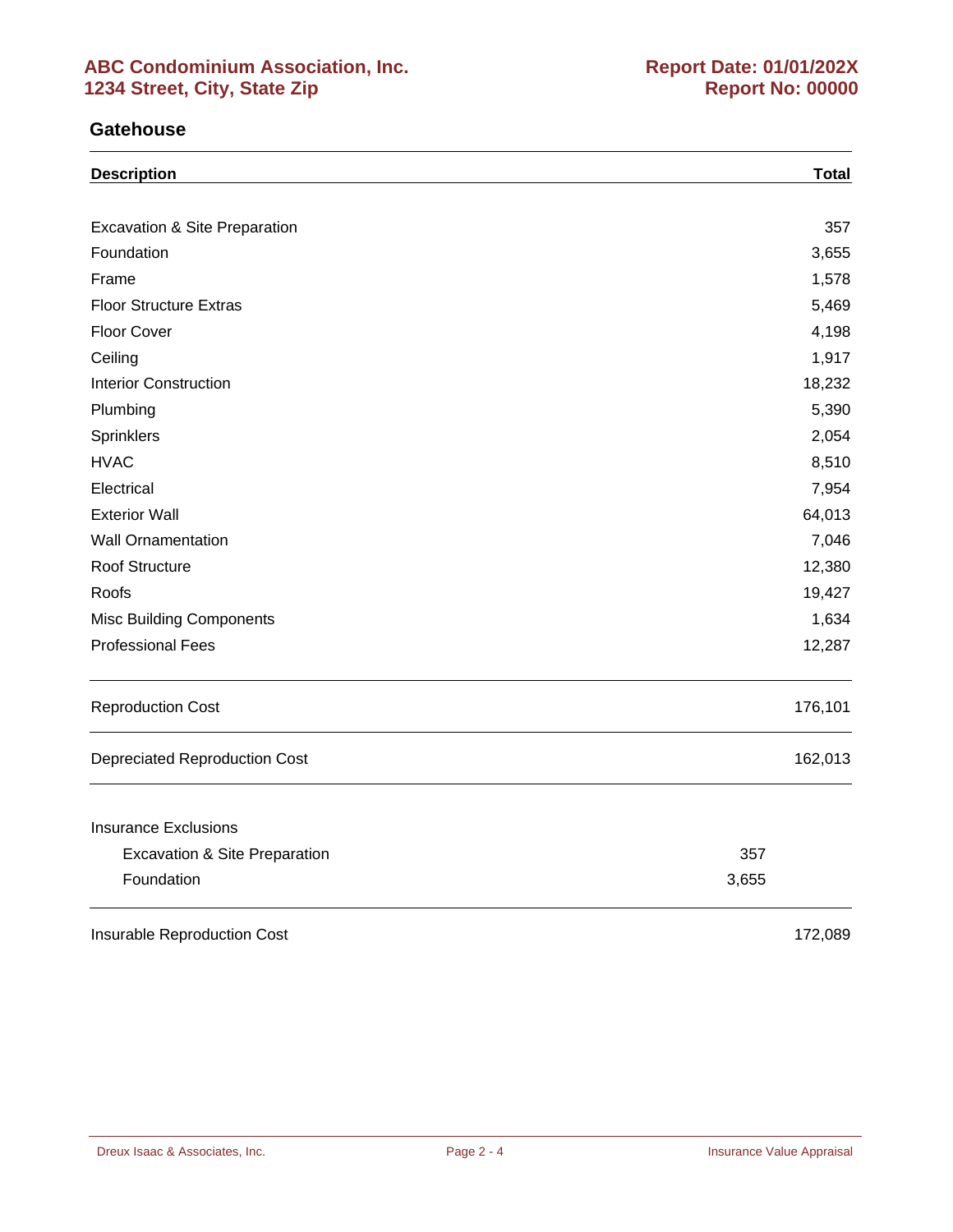# Section 3 Construction

This section of the report gives a construction outline profile of every building and site improvement appraised in this report.

This includes a general description, by section, of the construction used as well as age, square footages and other quantitative breakdowns.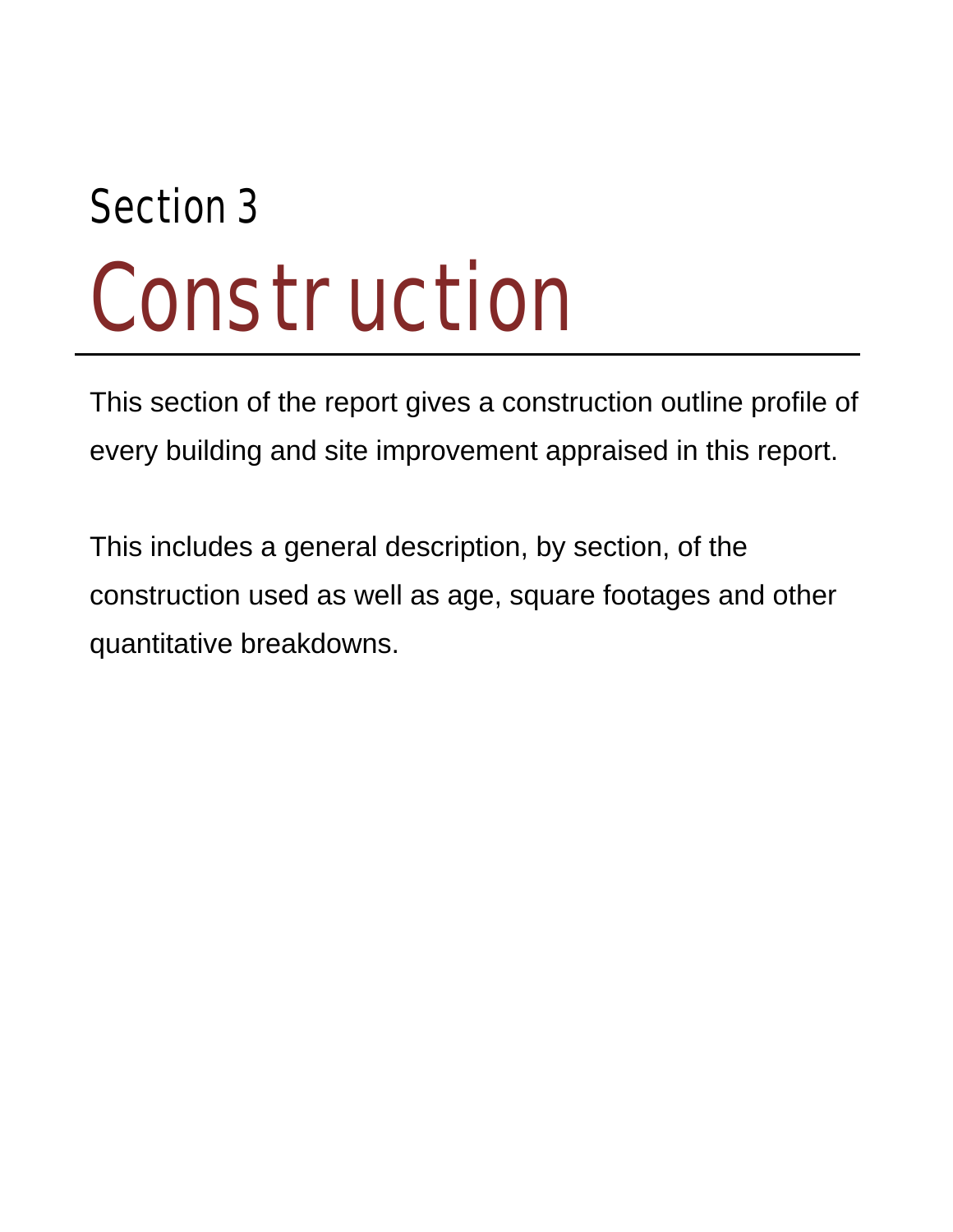#### **Condo Bldg (1 of 2)**

|                            | <b>Living Area</b><br><b>Other Building Area</b><br>Garage<br><b>Terrace</b><br><b>Covered Entry</b><br><b>Total</b>                                                                                                                                                                                                        | 18,731<br>4,276<br>7,017<br>6,294<br>1,491<br>37,809 | <b>Square Feet</b><br><b>Square Feet</b><br><b>Square Feet</b><br><b>Square Feet</b><br><b>Square Feet</b><br><b>Square Feet</b> |  |
|----------------------------|-----------------------------------------------------------------------------------------------------------------------------------------------------------------------------------------------------------------------------------------------------------------------------------------------------------------------------|------------------------------------------------------|----------------------------------------------------------------------------------------------------------------------------------|--|
| <b>Occupancy:</b><br>Age:  | Condominium, without Interior Finishes<br>2007                                                                                                                                                                                                                                                                              | <b>Stories:</b><br>Units:                            | 4<br>5                                                                                                                           |  |
| <b>Foundation:</b>         | Reinforced poured concrete footings.                                                                                                                                                                                                                                                                                        |                                                      |                                                                                                                                  |  |
| Frame:                     | Reinforced poured concrete columns and beams with some concrete block bearing wall<br>construction.                                                                                                                                                                                                                         |                                                      |                                                                                                                                  |  |
| <b>Floor</b><br>Structure: | Ground floor: reinforced poured concrete slab on grade with a moisture-resistant vapor barrier.<br>Upper floors: Reinforced concrete slab construction.                                                                                                                                                                     |                                                      |                                                                                                                                  |  |
| Interior:                  | Stud framed interior partitions throughout unit living area. Concrete block tenant separation<br>walls.                                                                                                                                                                                                                     |                                                      |                                                                                                                                  |  |
| <b>Plumbing:</b>           | Cost represents above average quality plumbing costs for the building occupancy type.<br>Individual electric water heater in each unit. Domestic water booster pump system with VFD's.                                                                                                                                      |                                                      |                                                                                                                                  |  |
| <b>Fire Safety:</b>        | One multi-zone central fire alarm system with voice evac, initiating and detection devices<br>throughout the building. Fire sprinklers throughout the enclosed unit living areas, exterior<br>common walkways and the parking garage. One electric 50 Hp fire pump located in the<br>clubhouse and shared by all buildings. |                                                      |                                                                                                                                  |  |
| <b>HVAC:</b>               | A/C split systems for the building common areas. Individual A/C split system for each unit.<br>Rooftop exhaust fans. One 30-ton AAON A/C RTU added in 2014 for stairwells.                                                                                                                                                  |                                                      |                                                                                                                                  |  |
| <b>Electrical:</b>         | Above average quality electrical service and lighting fixtures for the building occupancy type.<br>Surge protection. One 350 kW emergency diesel generator located in the clubhouse and<br>shared by all buildings.                                                                                                         |                                                      |                                                                                                                                  |  |
| <b>Exterior Wall:</b>      | 8" masonry block wall system with a stucco exterior finish, insulation, furring strips and a<br>gypsum wall board inside finish. Impact resistant sliding glass doors. Impact resistant windows.                                                                                                                            |                                                      |                                                                                                                                  |  |
| Roof:                      | Reinforced poured concrete slab. Pre-engineered wood truss roof structure. Modified bitumen<br>flat roof cover. Concrete barrel tile pitched roof cover.                                                                                                                                                                    |                                                      |                                                                                                                                  |  |
| Elevators:                 | 1 - 4 stop, 3500 lb. capacity hydraulic passenger elevator and 1 - 4 stop, 4500 lb. capacity<br>hydraulic service elevator.                                                                                                                                                                                                 |                                                      |                                                                                                                                  |  |
|                            | Miscellaneous: Appliance allowance. Aluminum picket railings, concrete balustrades, awnings. Access control<br>FOB readers and video Enterphone system.                                                                                                                                                                     |                                                      |                                                                                                                                  |  |

Dreux Isaac & Associates, Inc. The Contract of Page 3 - 1 Insurance Value Appraisal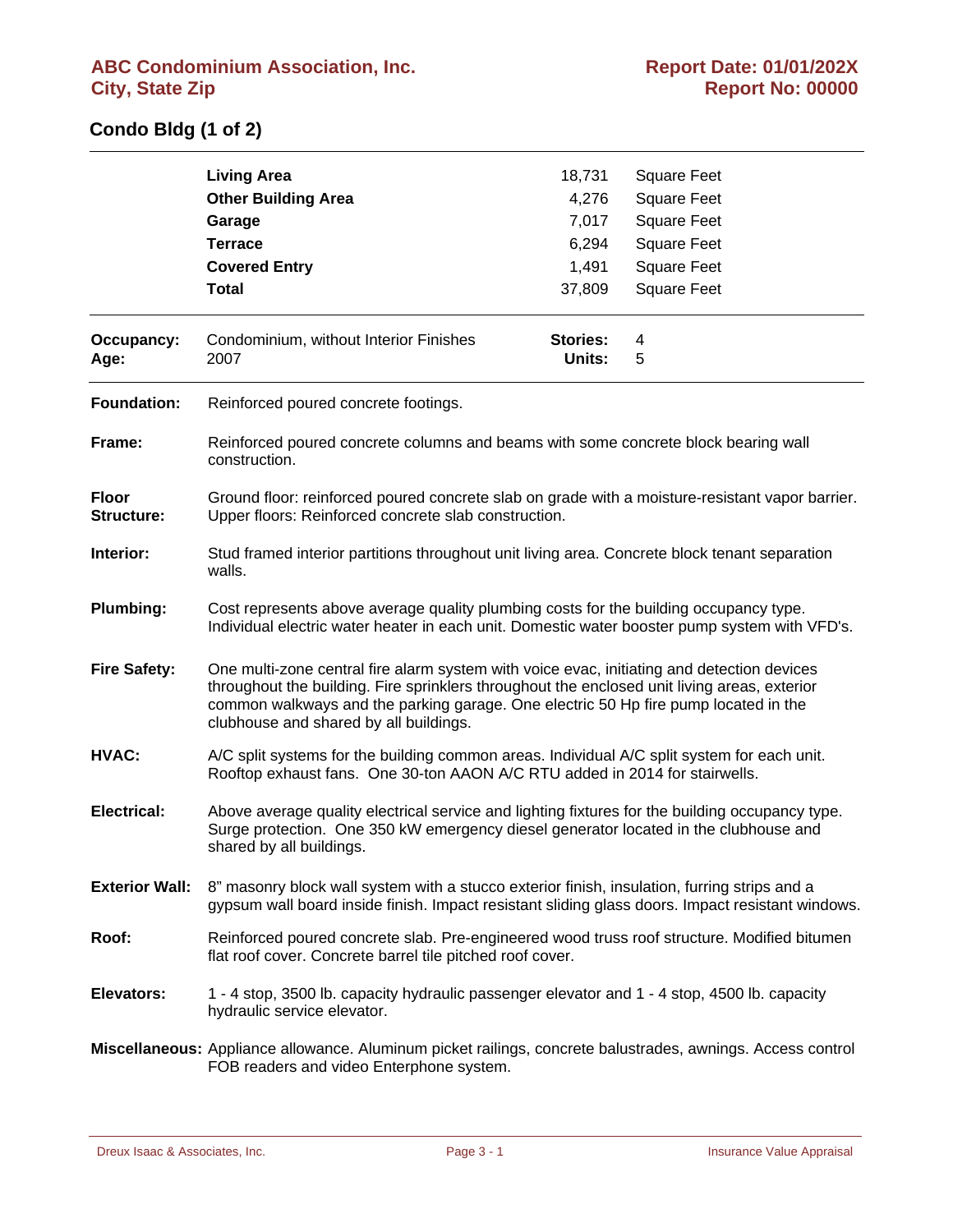# **ABC Condominium Association, Inc. City, State Zip**

#### **Clubhouse**

|                            | <b>Common Building Area</b>                                                                                                                                                                                                                                          | 1,378                     | <b>Square Feet</b>                                                         |  |
|----------------------------|----------------------------------------------------------------------------------------------------------------------------------------------------------------------------------------------------------------------------------------------------------------------|---------------------------|----------------------------------------------------------------------------|--|
|                            | <b>Other Building Area</b>                                                                                                                                                                                                                                           | 1,740                     | <b>Square Feet</b>                                                         |  |
|                            | <b>Terrace</b>                                                                                                                                                                                                                                                       | 1,264                     | <b>Square Feet</b>                                                         |  |
|                            | <b>Corridor</b>                                                                                                                                                                                                                                                      | 294                       | <b>Square Feet</b>                                                         |  |
|                            | <b>Total</b>                                                                                                                                                                                                                                                         | 4,676                     | <b>Square Feet</b>                                                         |  |
| Occupancy:<br>Age:         | Clubhouse<br>2007                                                                                                                                                                                                                                                    | <b>Stories:</b><br>Units: | 2                                                                          |  |
|                            |                                                                                                                                                                                                                                                                      |                           |                                                                            |  |
| <b>Foundation:</b>         | Reinforced poured concrete footings.                                                                                                                                                                                                                                 |                           |                                                                            |  |
| Frame:                     | Concrete block bearing wall construction.                                                                                                                                                                                                                            |                           |                                                                            |  |
| <b>Floor</b><br>Structure: | Ground floor: reinforced poured concrete slab on grade with a moisture-resistant vapor barrier.<br>Upper floors: Reinforced concrete slab construction.                                                                                                              |                           |                                                                            |  |
| Interior:                  | Stud framed interior partitions throughout. Concrete block partitions at support areas.                                                                                                                                                                              |                           |                                                                            |  |
| Plumbing:                  | Cost represents above average quality plumbing costs for the building occupancy type.<br>Common area electric water heater. Common area kitchen. Common area restrooms at 1st<br>and 2nd floors.                                                                     |                           |                                                                            |  |
| <b>Fire Safety:</b>        | One multi-zone central fire alarm system with voice evac, initiating and detection devices<br>throughout the building. Fire sprinklers throughout the enclosed building areas. One electric 50<br>Hp fire pump located in the clubhouse and shared by all buildings. |                           |                                                                            |  |
| HVAC:                      | A/C split systems for the building common areas.                                                                                                                                                                                                                     |                           |                                                                            |  |
| Electrical:                | Above average quality electrical service and lighting fixtures for the building occupancy type.<br>One 350 kW emergency diesel generator located in the clubhouse and shared by all buildings.                                                                       |                           |                                                                            |  |
| <b>Exterior Wall:</b>      | 8" masonry block wall system with a stucco exterior finish, insulation, furring strips and a<br>gypsum wall board inside finish. Aluminum framed windows with impact resistant glazing.                                                                              |                           |                                                                            |  |
| Roof:                      |                                                                                                                                                                                                                                                                      |                           | Pre-engineered wood truss roof structure. Concrete barrel tile roof cover. |  |
| Elevators:                 | 1 - 2 stop, 2,500 lb. capacity hydraulic passenger elevator.                                                                                                                                                                                                         |                           |                                                                            |  |
|                            | Miscellaneous: Aluminum picket railings and concrete balustrades. Access control FOB readers.                                                                                                                                                                        |                           |                                                                            |  |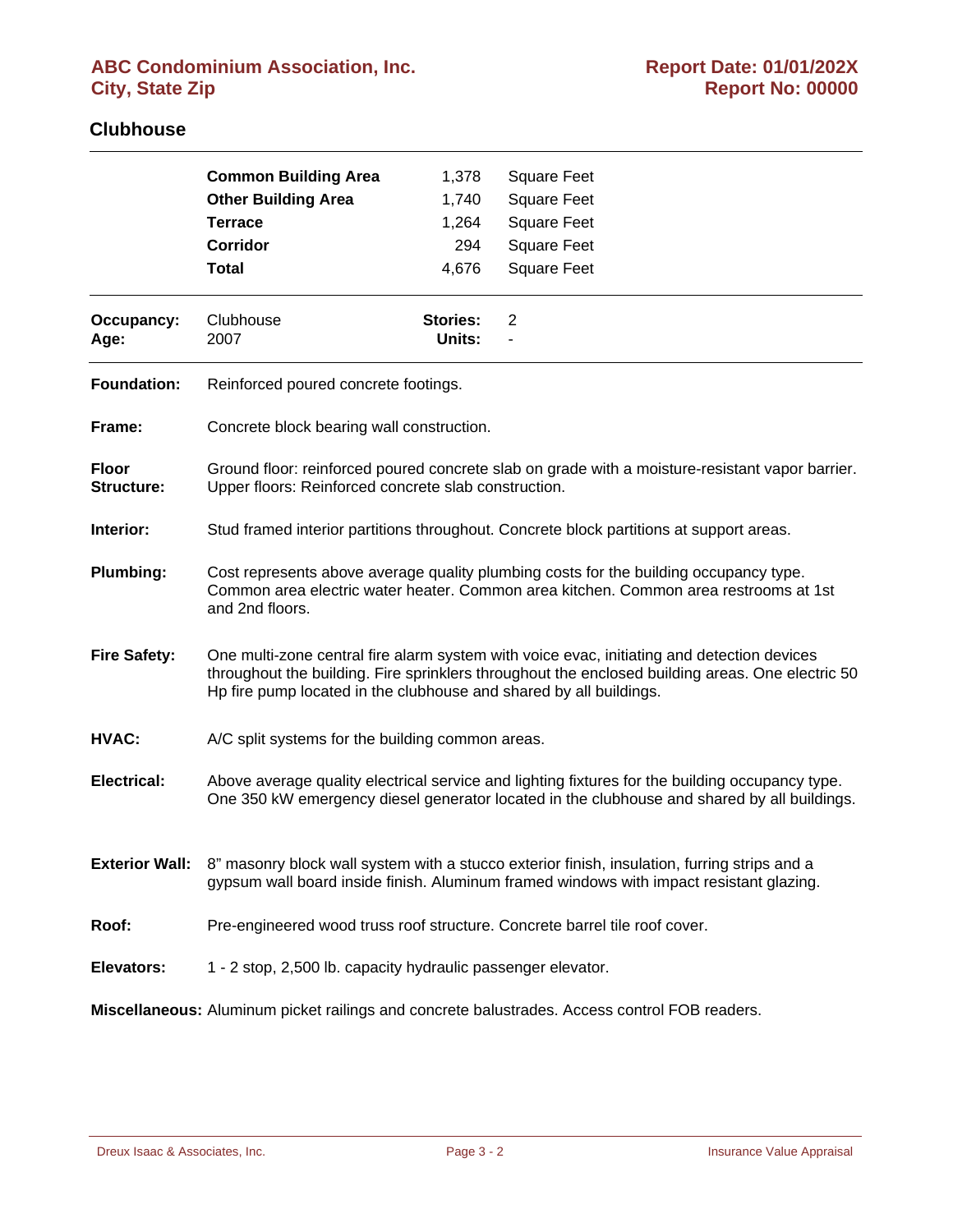# **ABC Condominium Association, Inc. City, State Zip**

#### **Gatehouse**

|                                   | <b>Building Area</b>                                                                                                                                       | 257                       | <b>Square Feet</b> |  |
|-----------------------------------|------------------------------------------------------------------------------------------------------------------------------------------------------------|---------------------------|--------------------|--|
|                                   | <b>Covered Entry</b>                                                                                                                                       | 292                       | <b>Square Feet</b> |  |
|                                   | <b>Total</b>                                                                                                                                               | 549                       | <b>Square Feet</b> |  |
| Occupancy:<br>Age:                | <b>Guard House</b><br>2007                                                                                                                                 | <b>Stories:</b><br>Units: | 1                  |  |
| <b>Foundation:</b>                | Reinforced poured concrete footings.                                                                                                                       |                           |                    |  |
| Frame:                            | Concrete block bearing wall construction.                                                                                                                  |                           |                    |  |
| <b>Floor</b><br><b>Structure:</b> | Ground floor: reinforced poured concrete slab on grade with a moisture-resistant vapor barrier.                                                            |                           |                    |  |
| Interior:                         | Stud framed interior partitions throughout.                                                                                                                |                           |                    |  |
| Plumbing:                         | Cost represents average quality plumbing costs for the building occupancy type. Common area<br>restroom.                                                   |                           |                    |  |
| <b>Fire Safety:</b>               | Fire sprinklers throughout the enclosed building area. One 50 Hp electric fire pump located in<br>the clubhouse and shared by all buildings.               |                           |                    |  |
| HVAC:                             | Heat pump system.                                                                                                                                          |                           |                    |  |
| <b>Electrical:</b>                | Average quality electrical service and lighting fixtures for the building occupancy type.                                                                  |                           |                    |  |
| <b>Exterior Wall:</b>             | 8" masonry block wall system with a stucco exterior finish, insulation, furring strips and a<br>gypsum wall board inside finish. Impact resistant windows. |                           |                    |  |
| Roof:                             | Pre-engineered wood truss roof structure. Concrete barrel tile roof cover.                                                                                 |                           |                    |  |
| <b>Elevators:</b>                 | None                                                                                                                                                       |                           |                    |  |
| Miscellaneous: Awning.            |                                                                                                                                                            |                           |                    |  |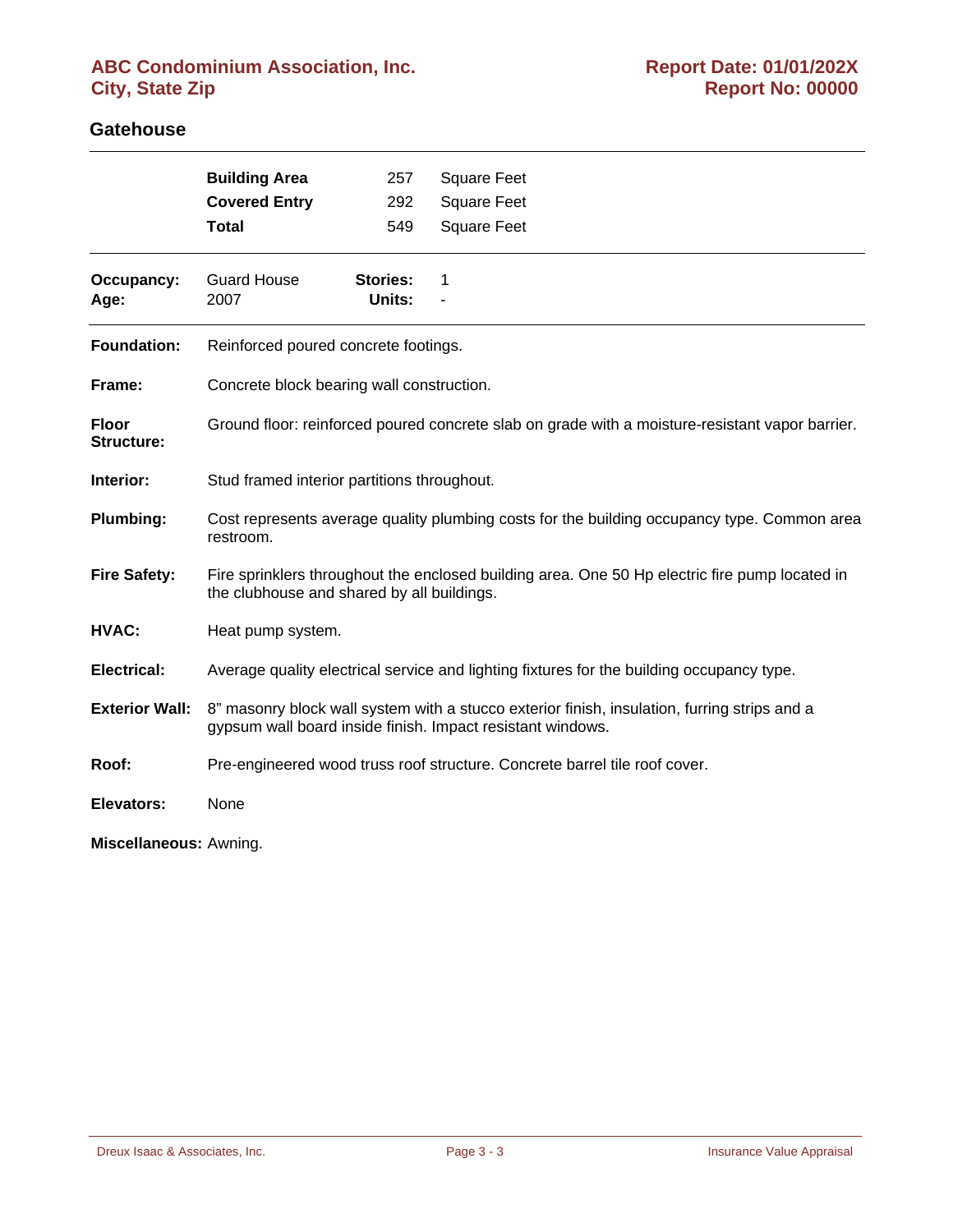#### **Site Improvements**

#### **Swimming Pool**

One 1,036 square foot in-ground swimming pool which varies in depth from 3' to 6'. Construction consists of a reinforced concrete/gunite shell with an exposed aggregate surface finish and tile trim. The values for this pool includes the structure, filtration system, 1 natural gas heater, as well as all associated electrical and piping.

#### **Spa**

One 28 square foot round in-ground spa which is approximately 3' in depth. Construction consists of a reinforced concrete/gunite shell with an exposed aggregate surface finish and tile trim. The values for this spa includes the structure, filtration system, 1 natural gas heater, as well as all associated electrical and piping.

#### **Pool Deck**

Surrounding the swimming pool & spa is a 3,541 square foot interlocking stone paver system.

#### **Pool Area Fence**

Surrounding the pool deck and equipment is approximately 270 linear feet of 4'-6" tall aluminum picket fencing with matching gates and mechanical keypad locks.

#### **Vehicular Gate System**

At the property entrance is one entry barrier gate and two exit barrier gate systems and one video Enterphone panel.

#### **Flag Pole**

At the property is one 30' tall tap brushed aluminum flag pole.

#### **Entry Sign Monument**

There is a two-sided 6' x 3' backlit property name entry sign monument of frame and foam construction with a painted stucco finish and an engraved granite faced sign placard on each side.

#### **Dunewalk**

There are three beach access dunewalk structures. Each is approximately 4' x 20' (80 square feet) in size. They are constructed of pressure treated wood pilings, framing, decking, railing pickets, and a composite railing cap.

#### **Site Wall - Property Line**

Located along both sides of the property line is approximately 446 linear feet of 5' tall precast concrete site wall.

#### **Lighting**

Located throughout the property are various light fixtures used for walkways and landscape accent.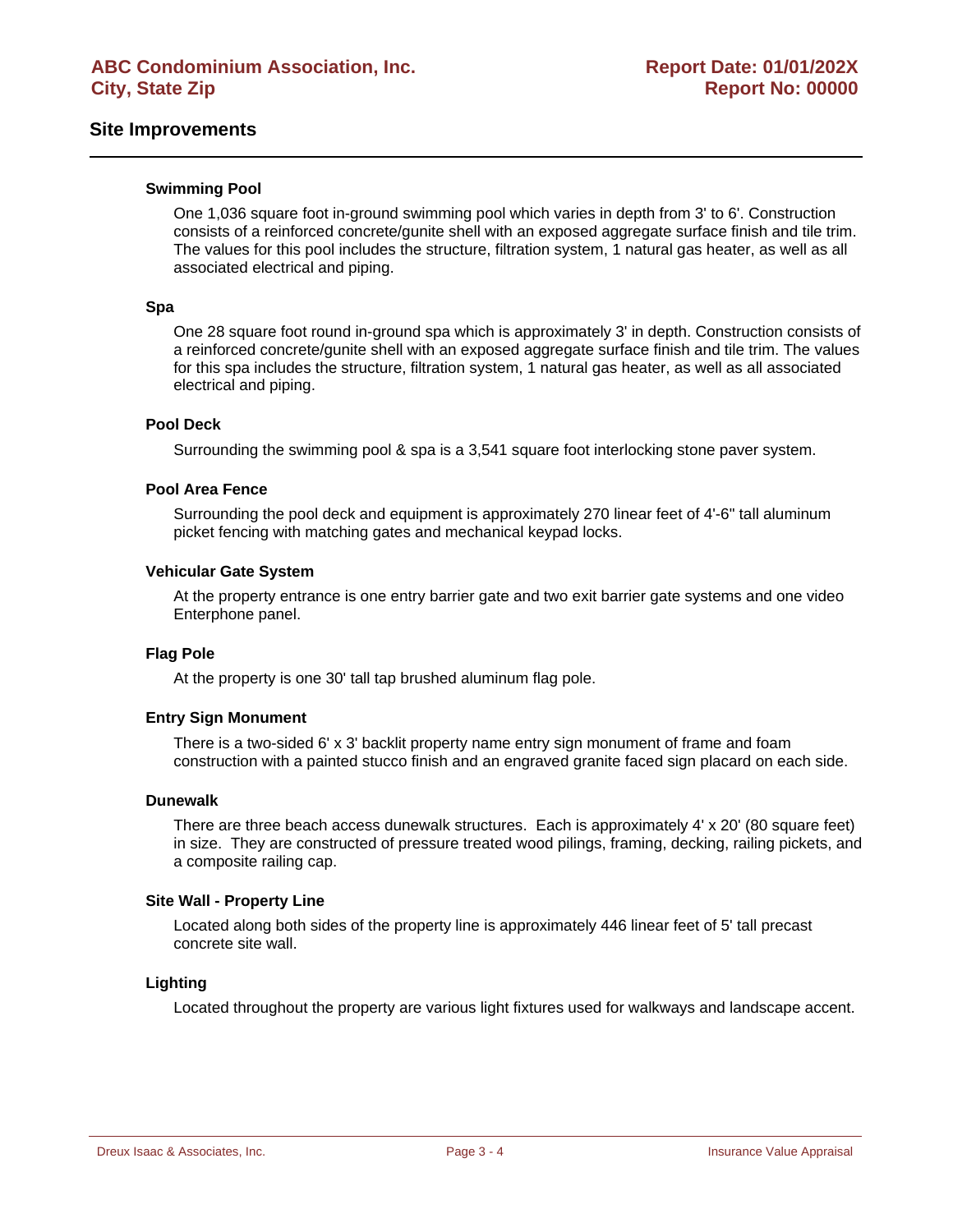# Section 4 Photographs

This section of the report includes various photographs of the property's buildings and site improvements and were taken during the initial field inspection.

These photos are included strictly as supplemental support information and are not referenced to in the report.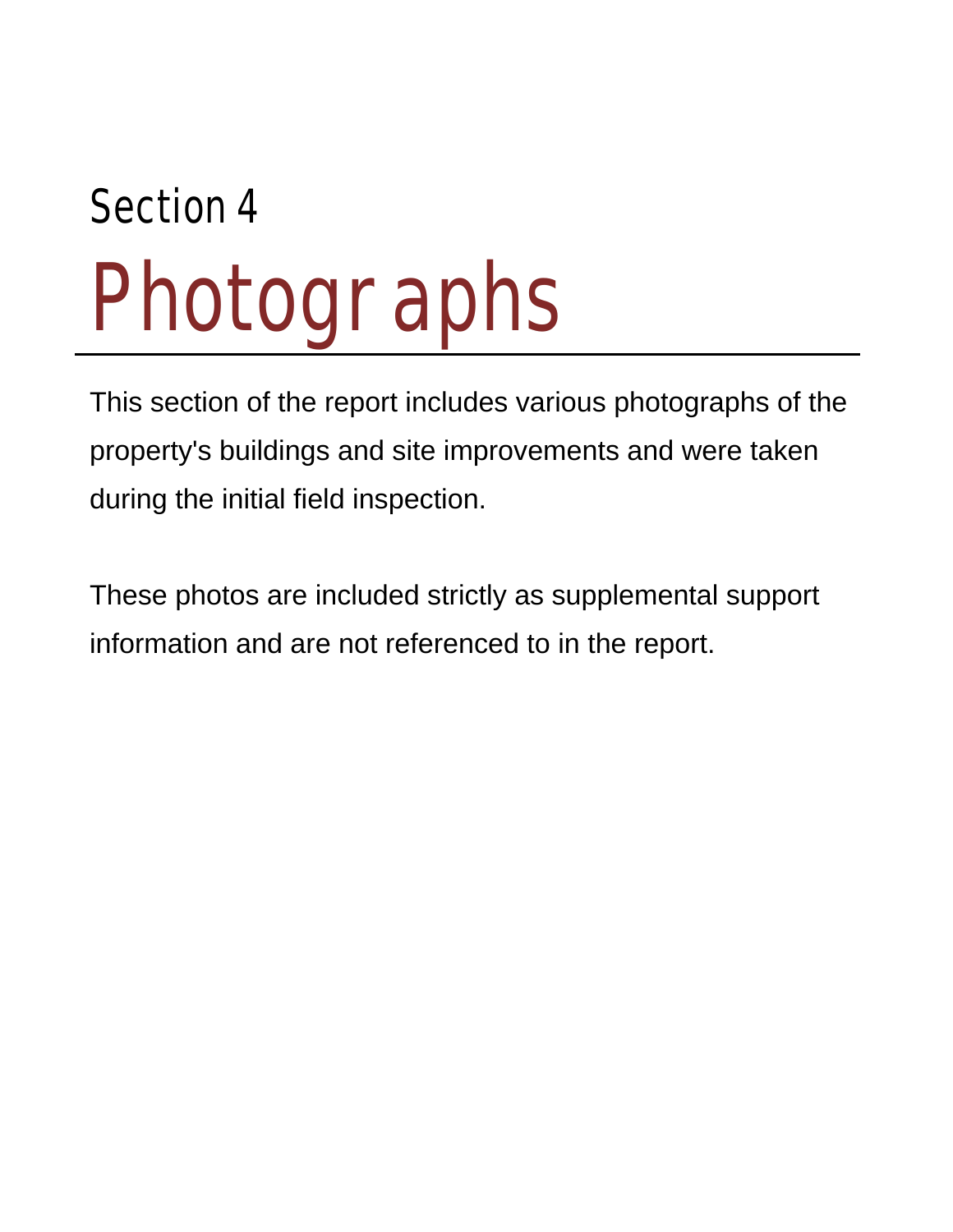

Condo Bldg



Condo Bldg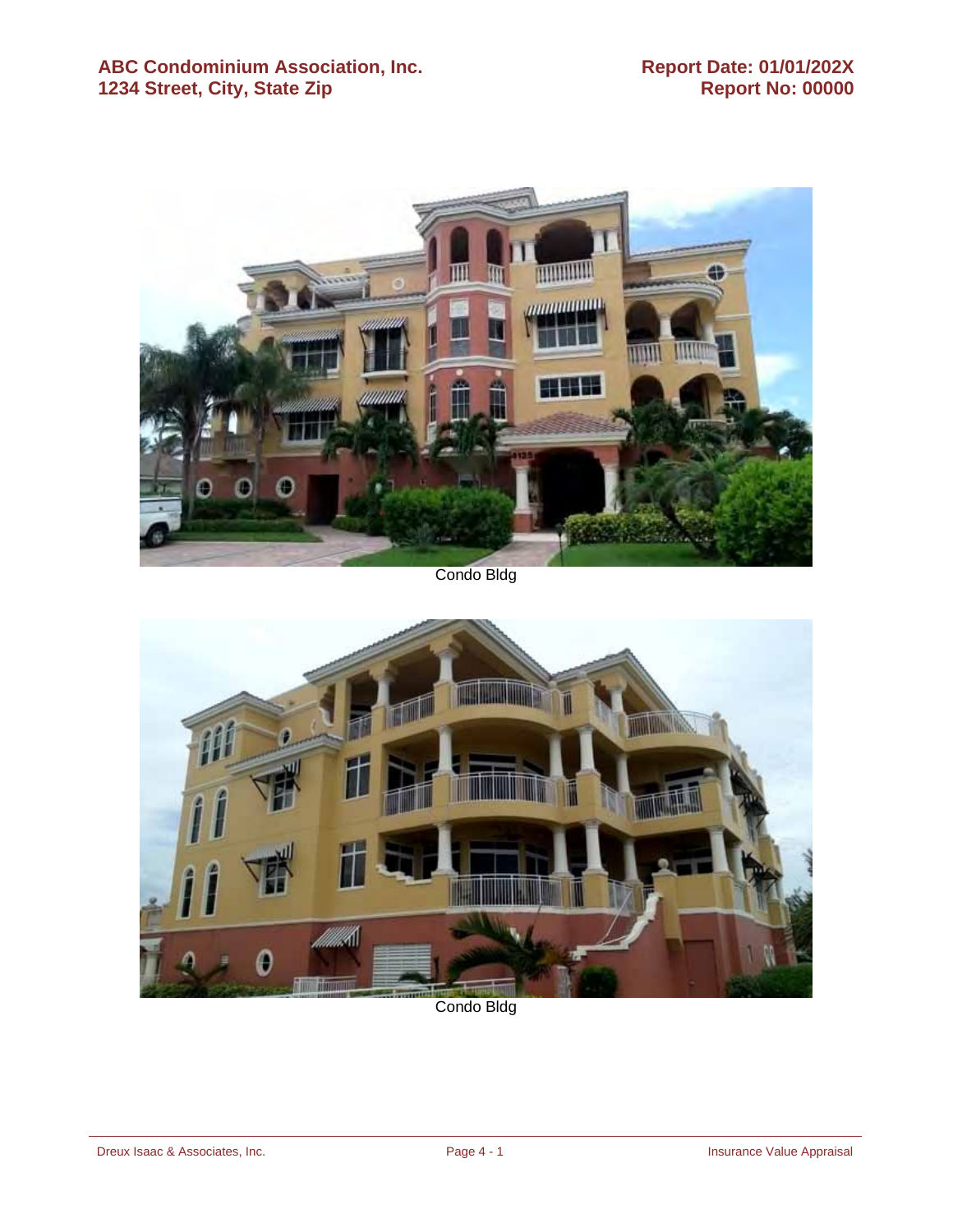

Condo Bldg



Condo Bldg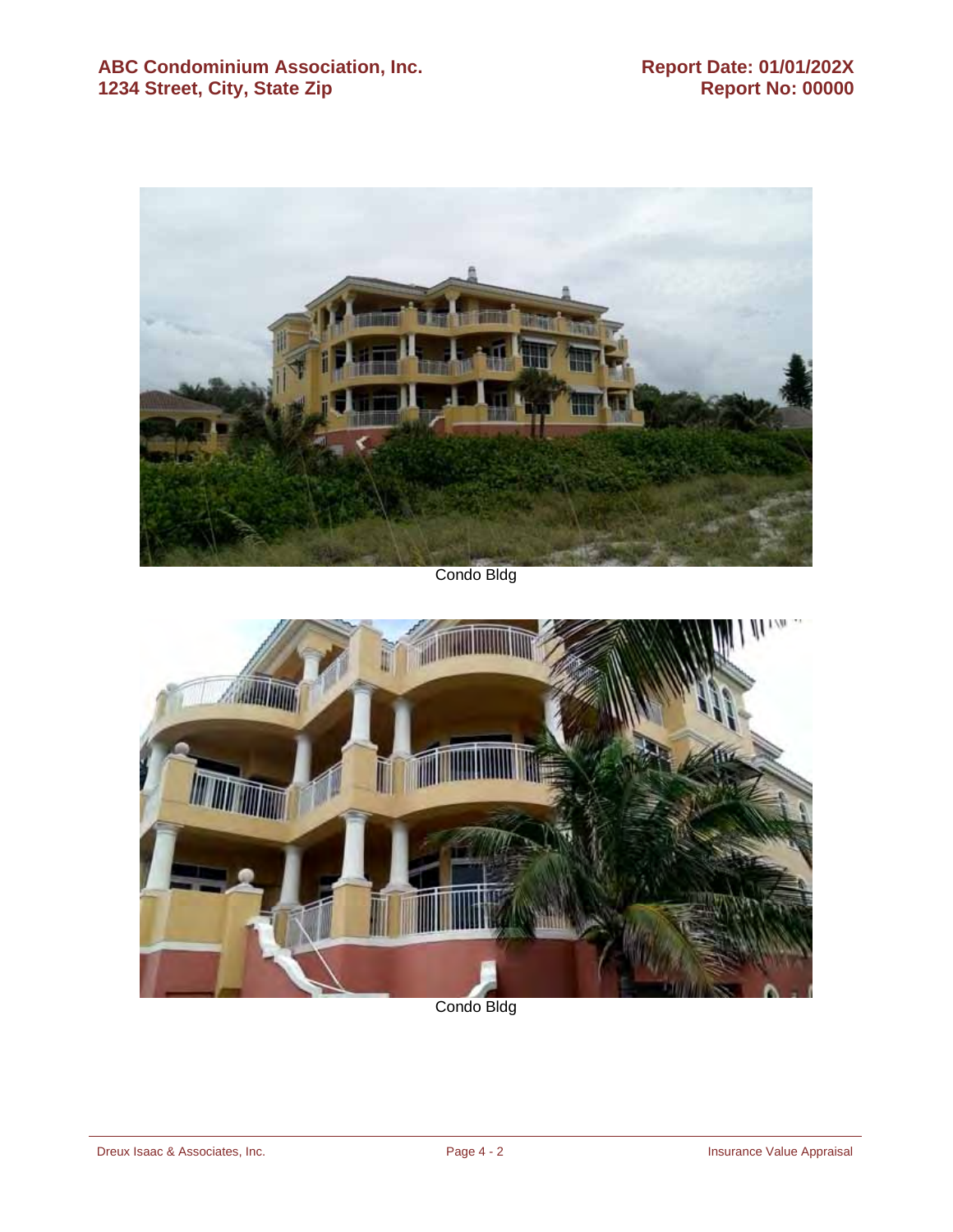

**Clubhouse** 



**Clubhouse**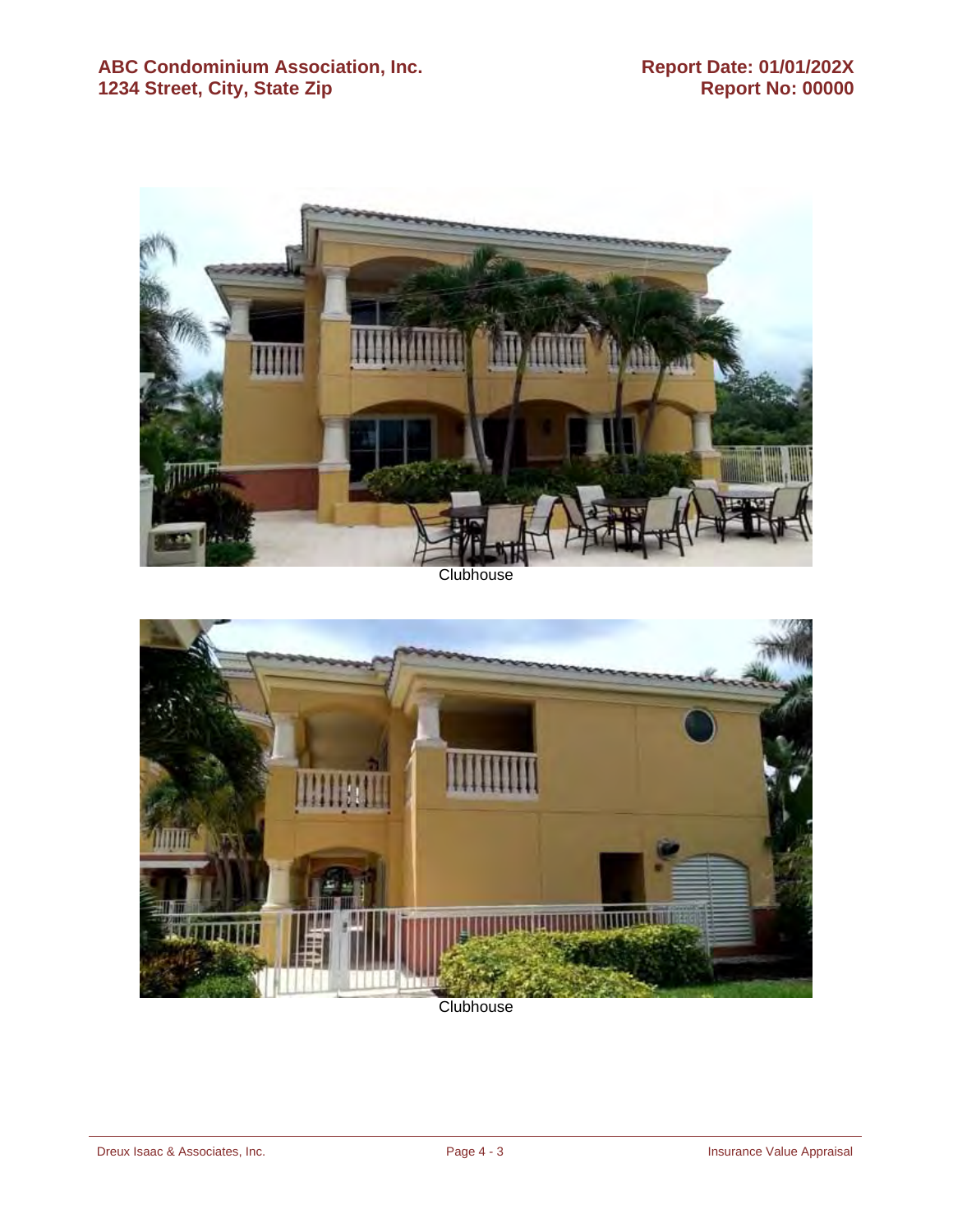

**Gatehouse** 



**Gatehouse**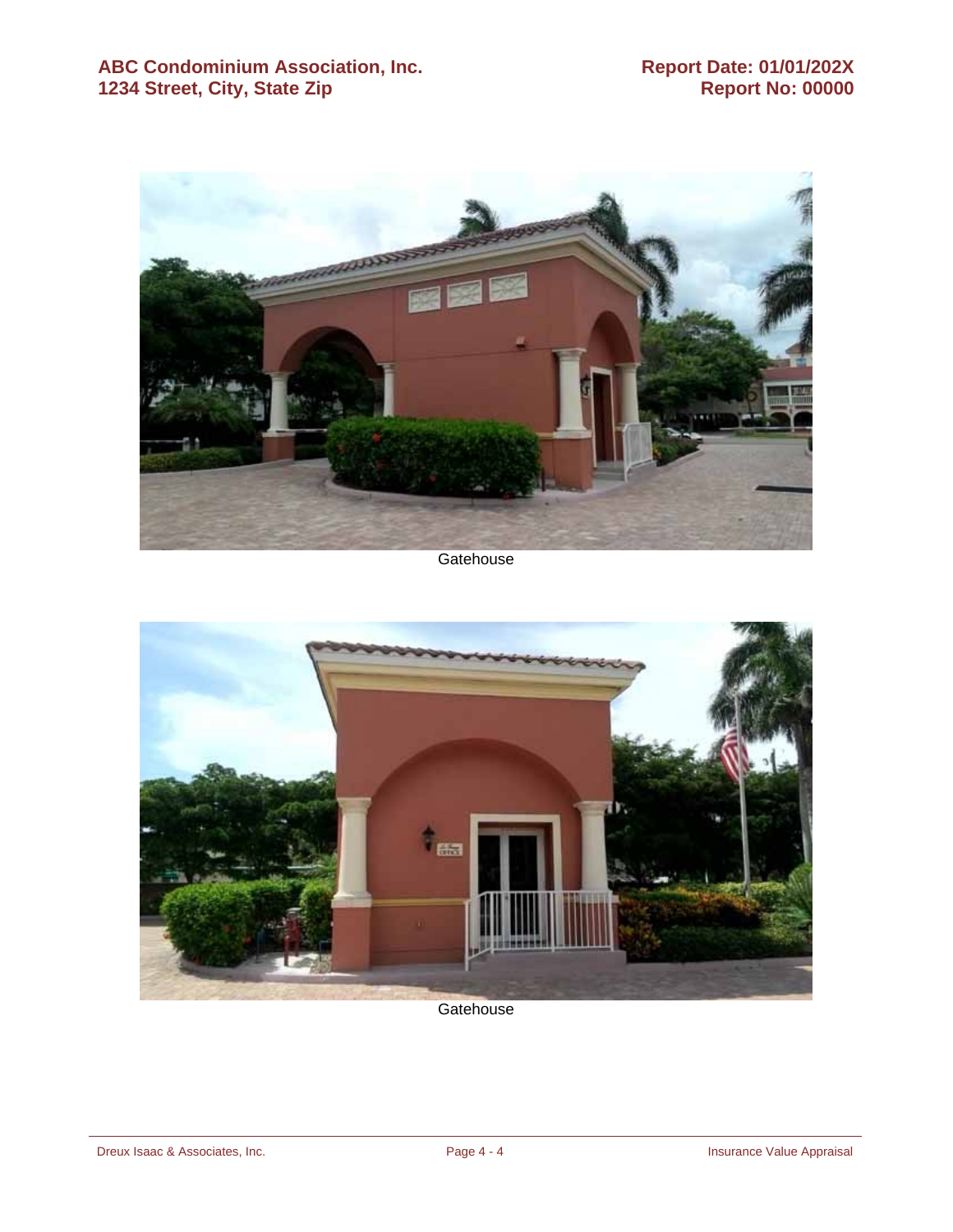

Swimming Pool



Spa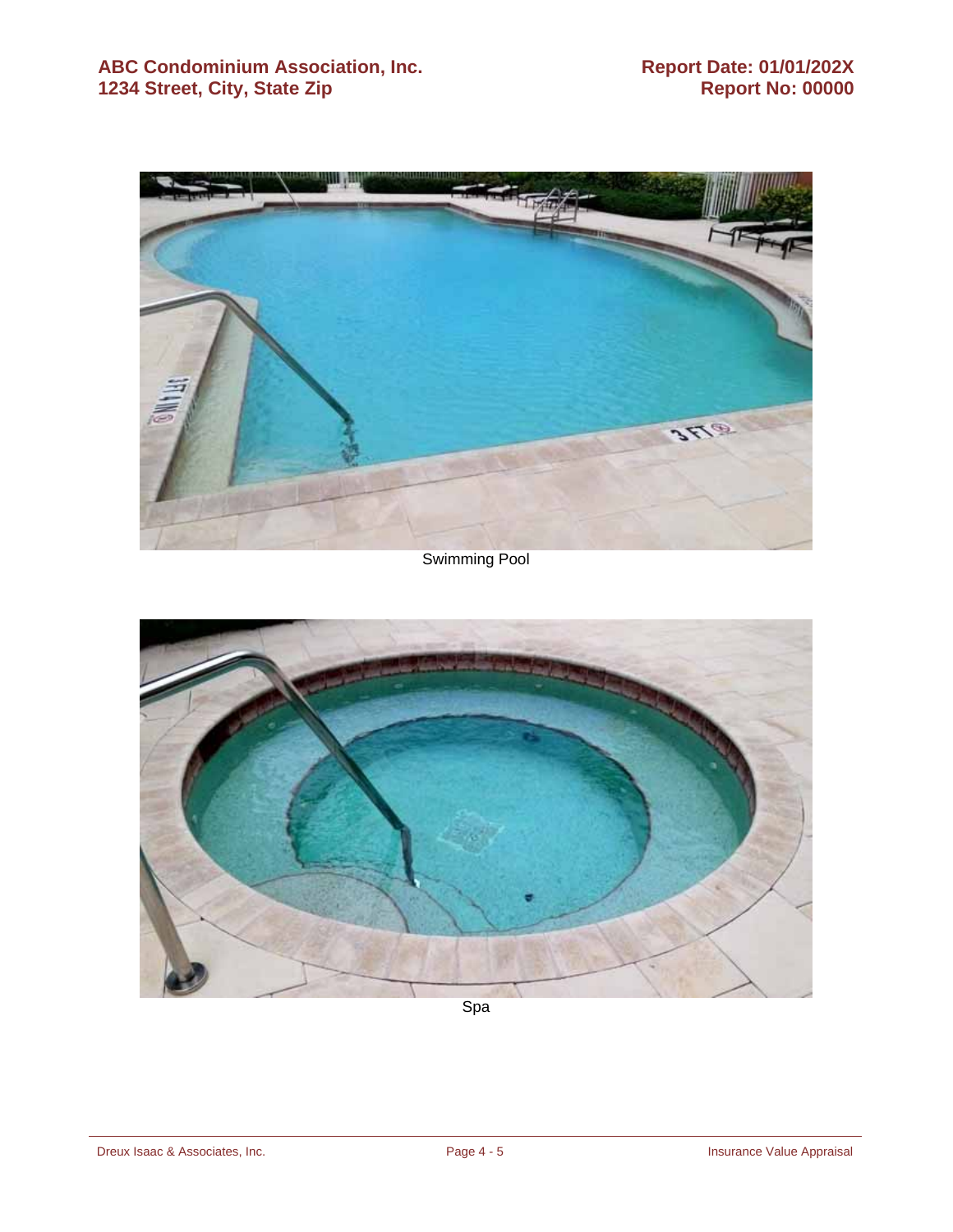

Pool Deck



Pool Area Fence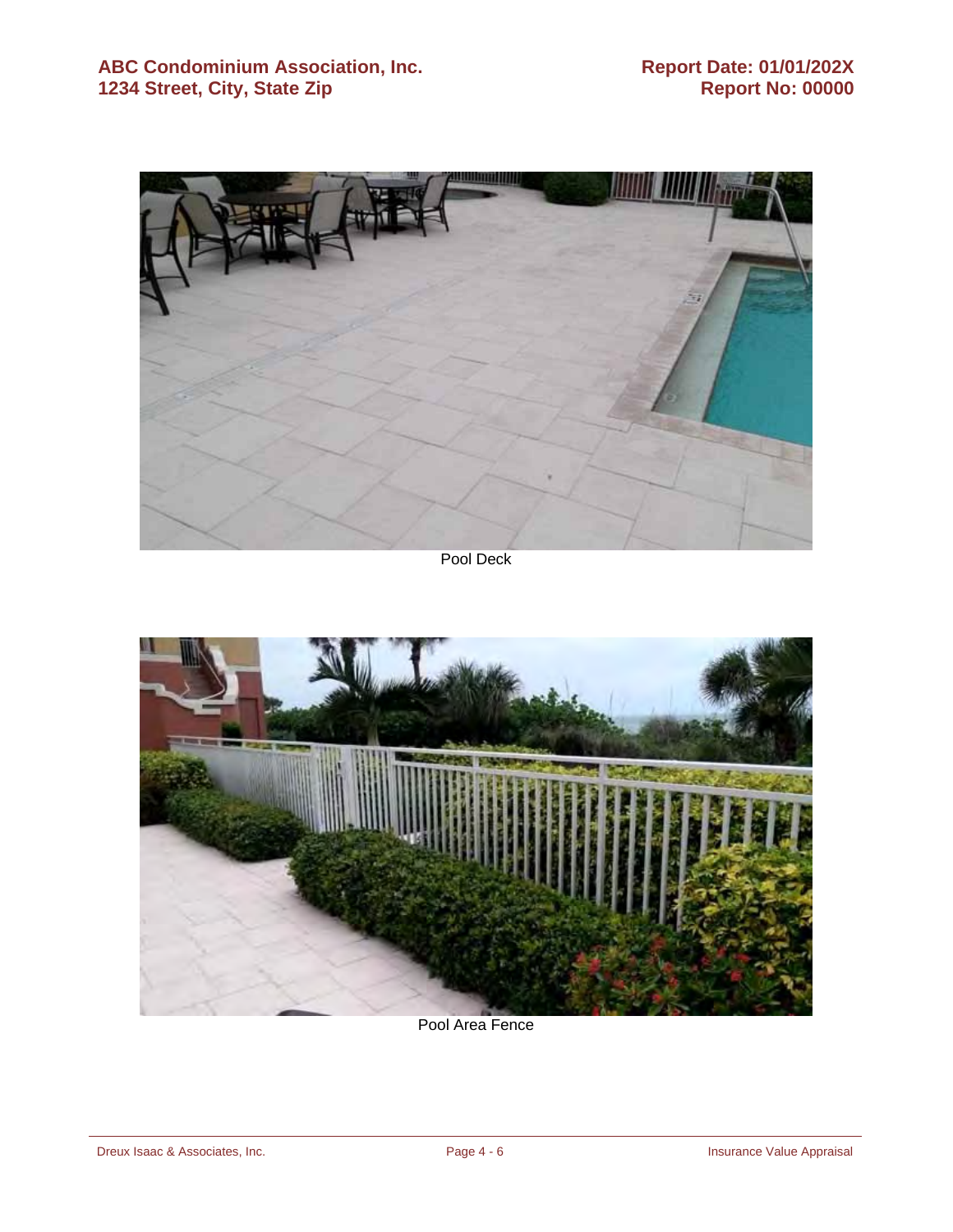

#### Vehicular Gate System



Vehicular Gate System

Flag Pole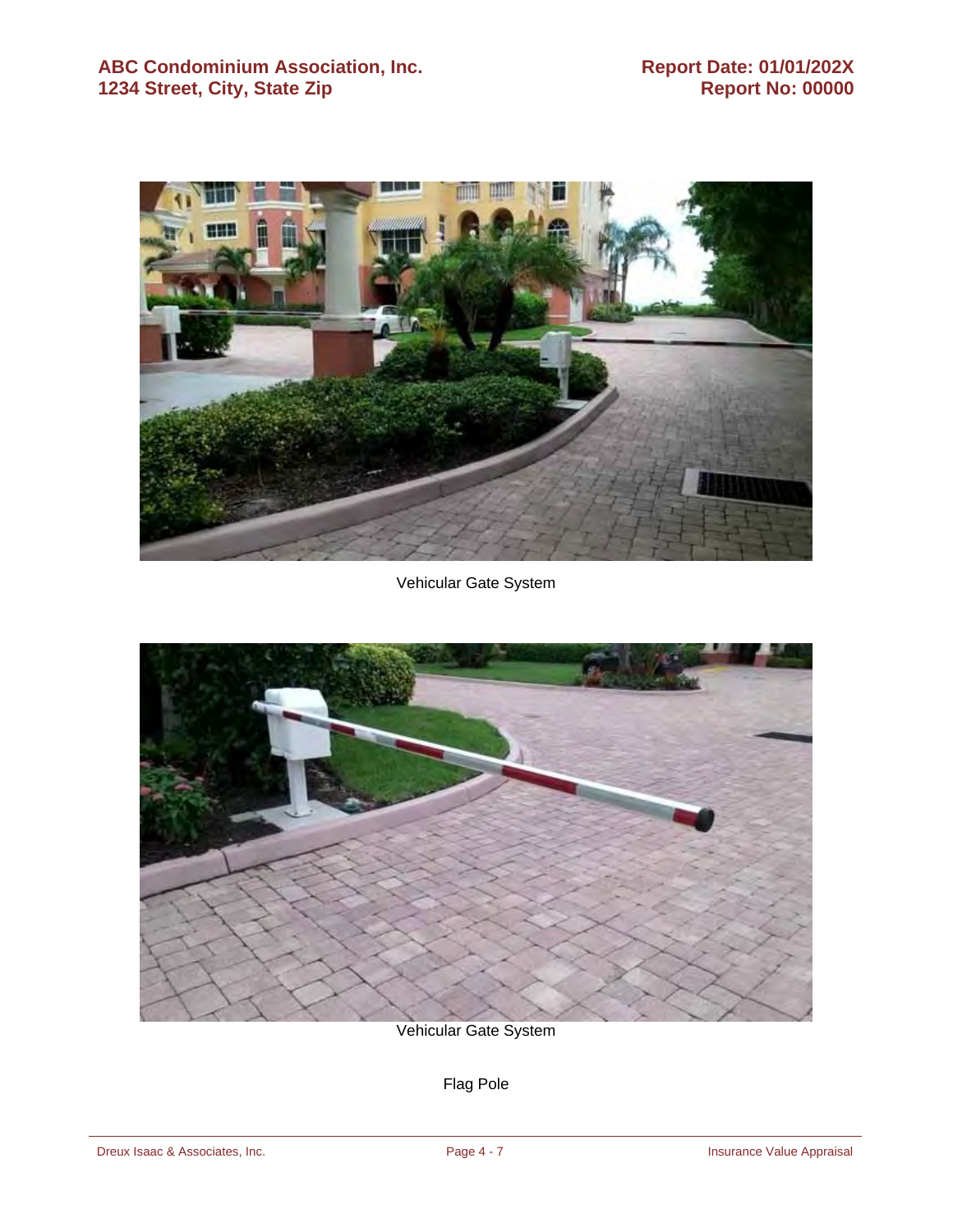

Entry Sign Monument



#### Dunewalk (Typical)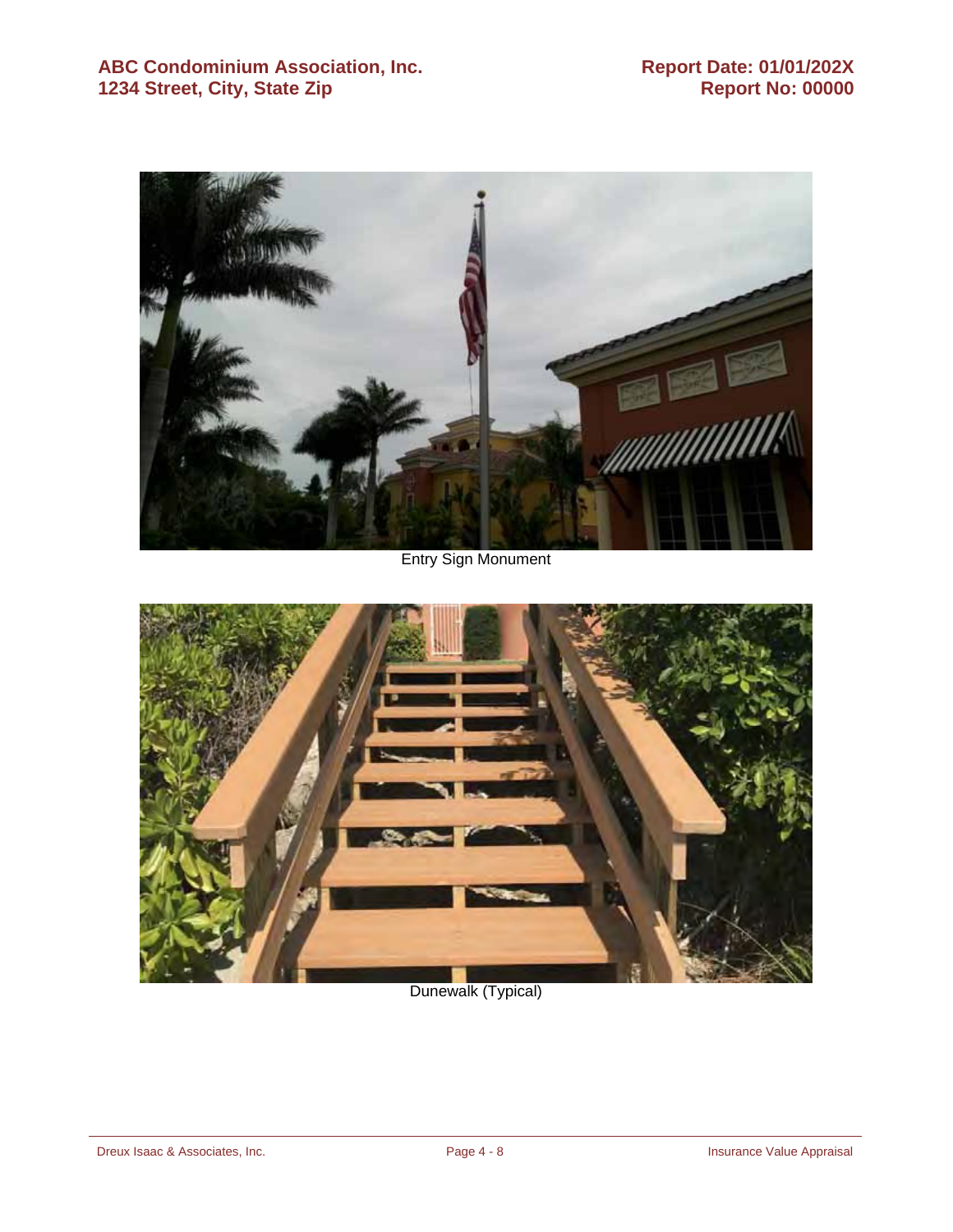

Site Wall - North Property Line



Site Wall - South Property Line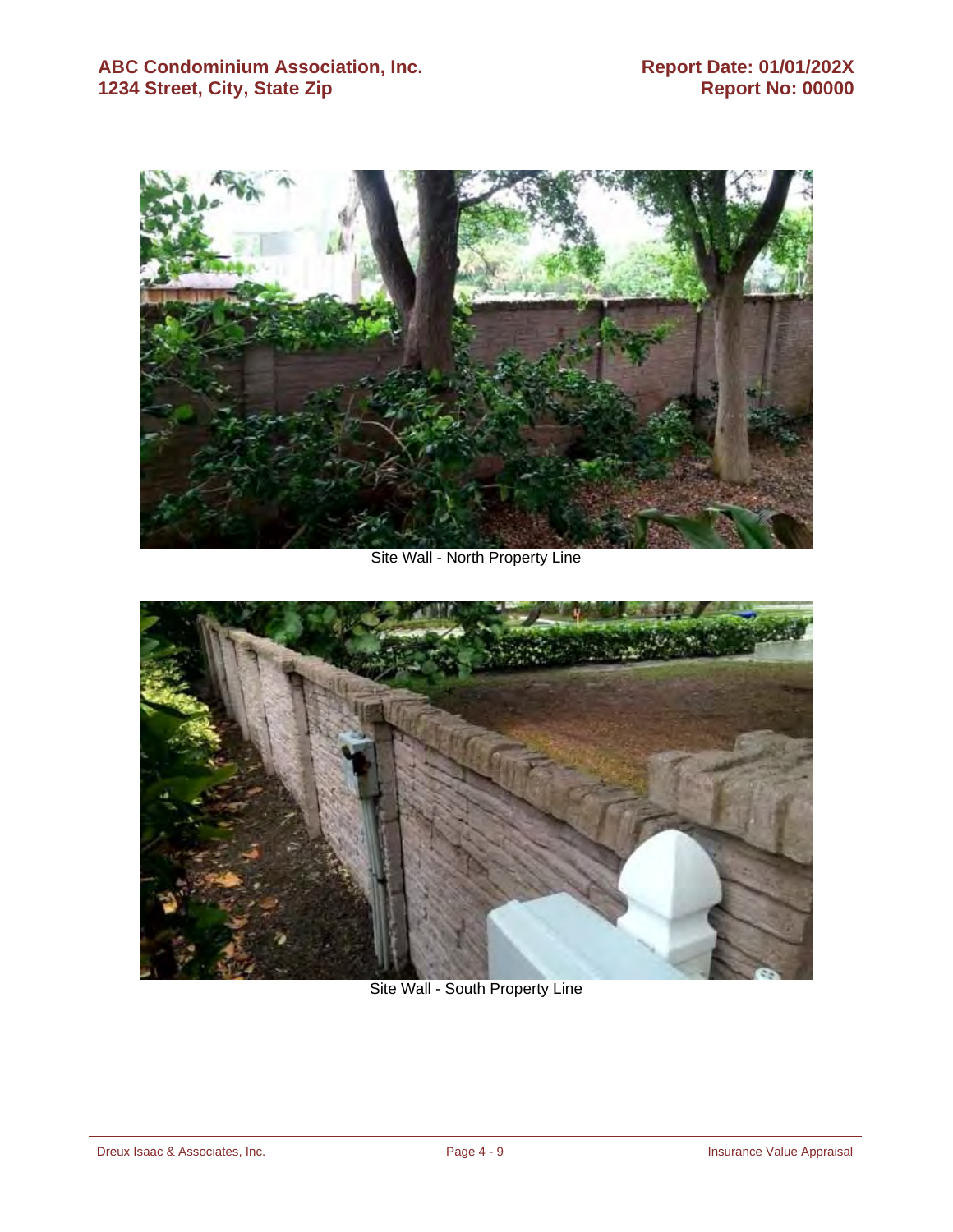

Light Fixture, Pagoda



Light Fixture, Landscape Flood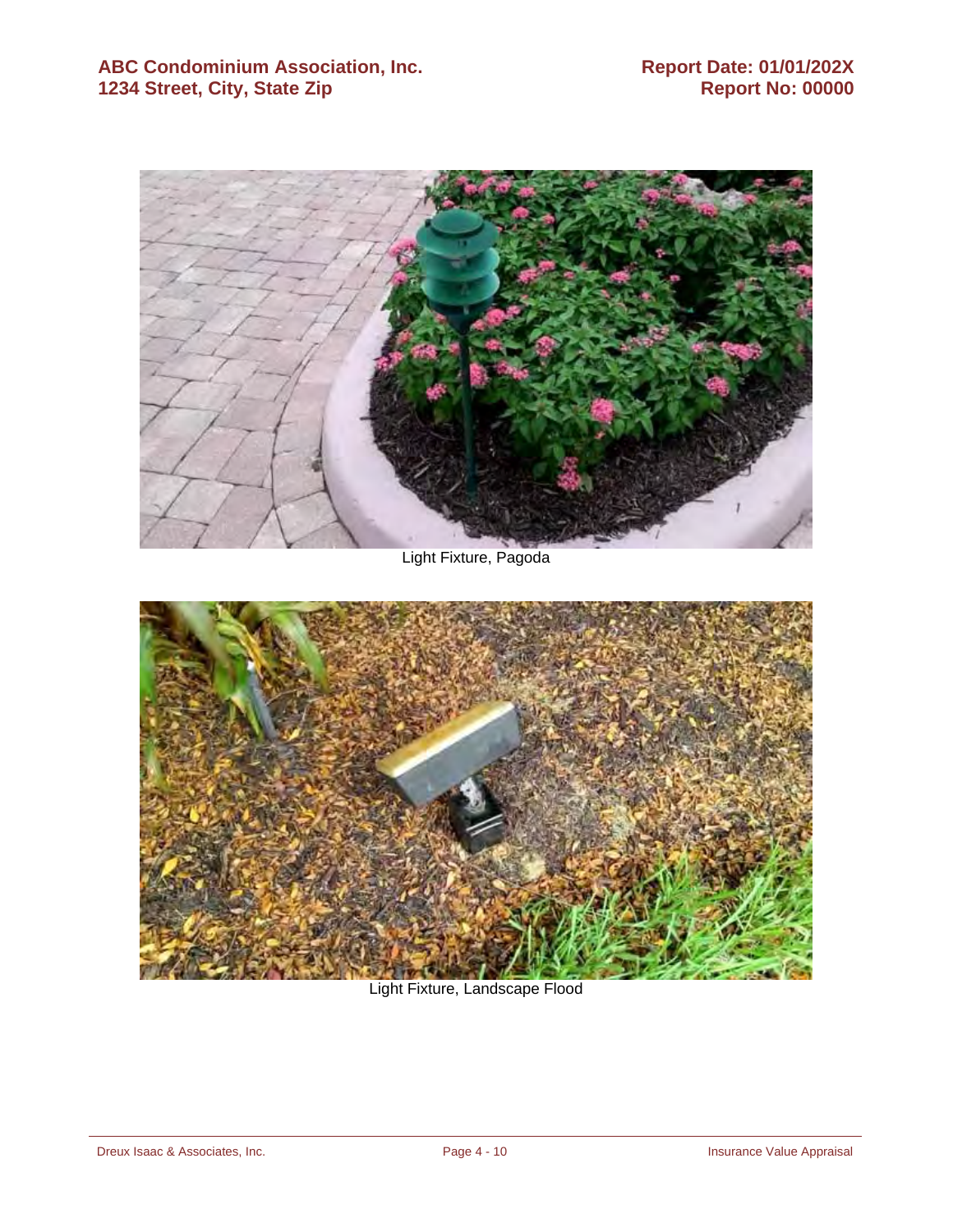#### ABC Condominium Association, Inc. Report Date: 01/01/202X<br>1234 Street, City, State Zip **Report No: 00000 1234 Street, City, State Zip**



Sketch - Condo Bldg, 2nd Floor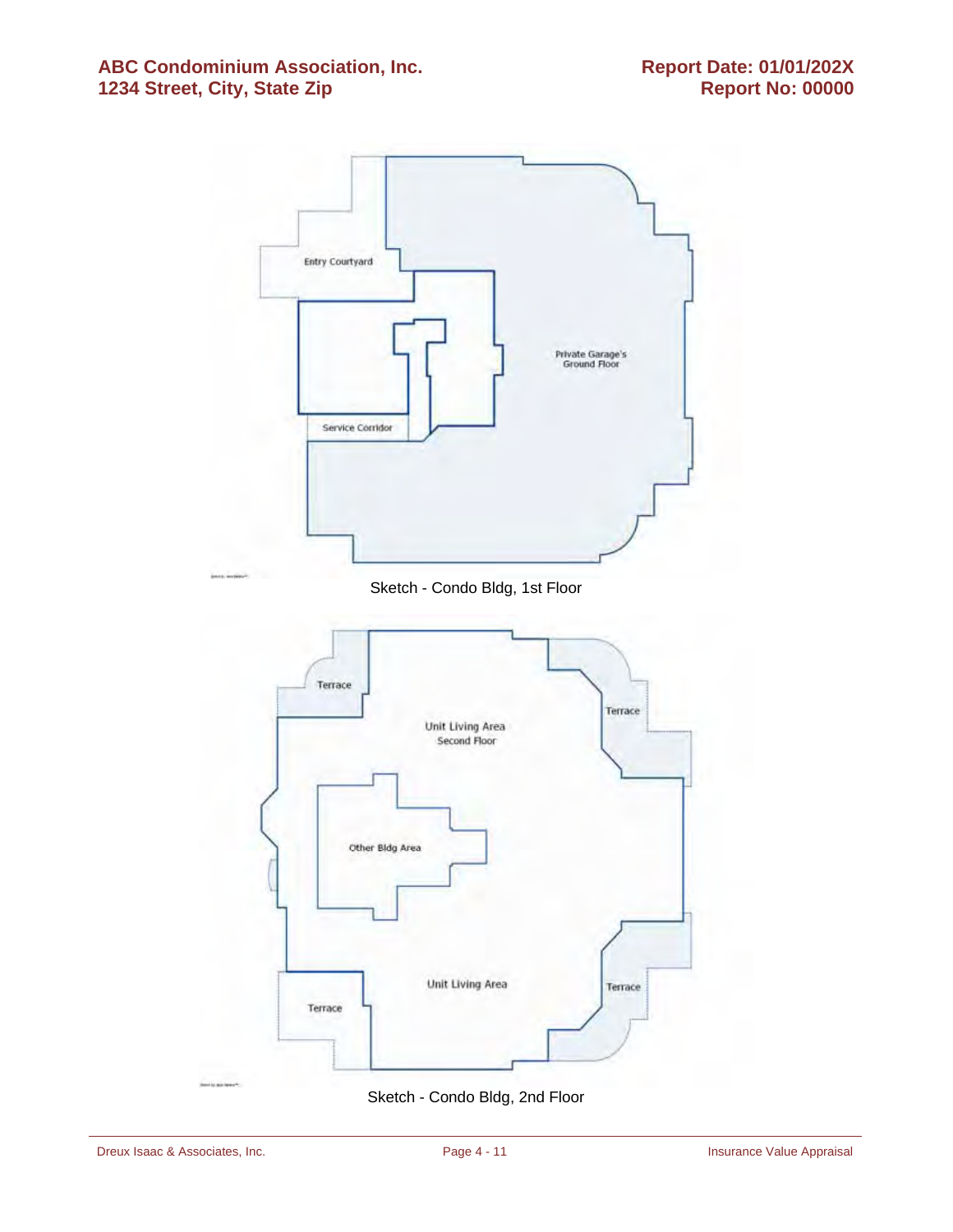#### ABC Condominium Association, Inc. Report Date: 01/01/202X<br>1234 Street, City, State Zip **Report No: 00000 1234 Street, City, State Zip**

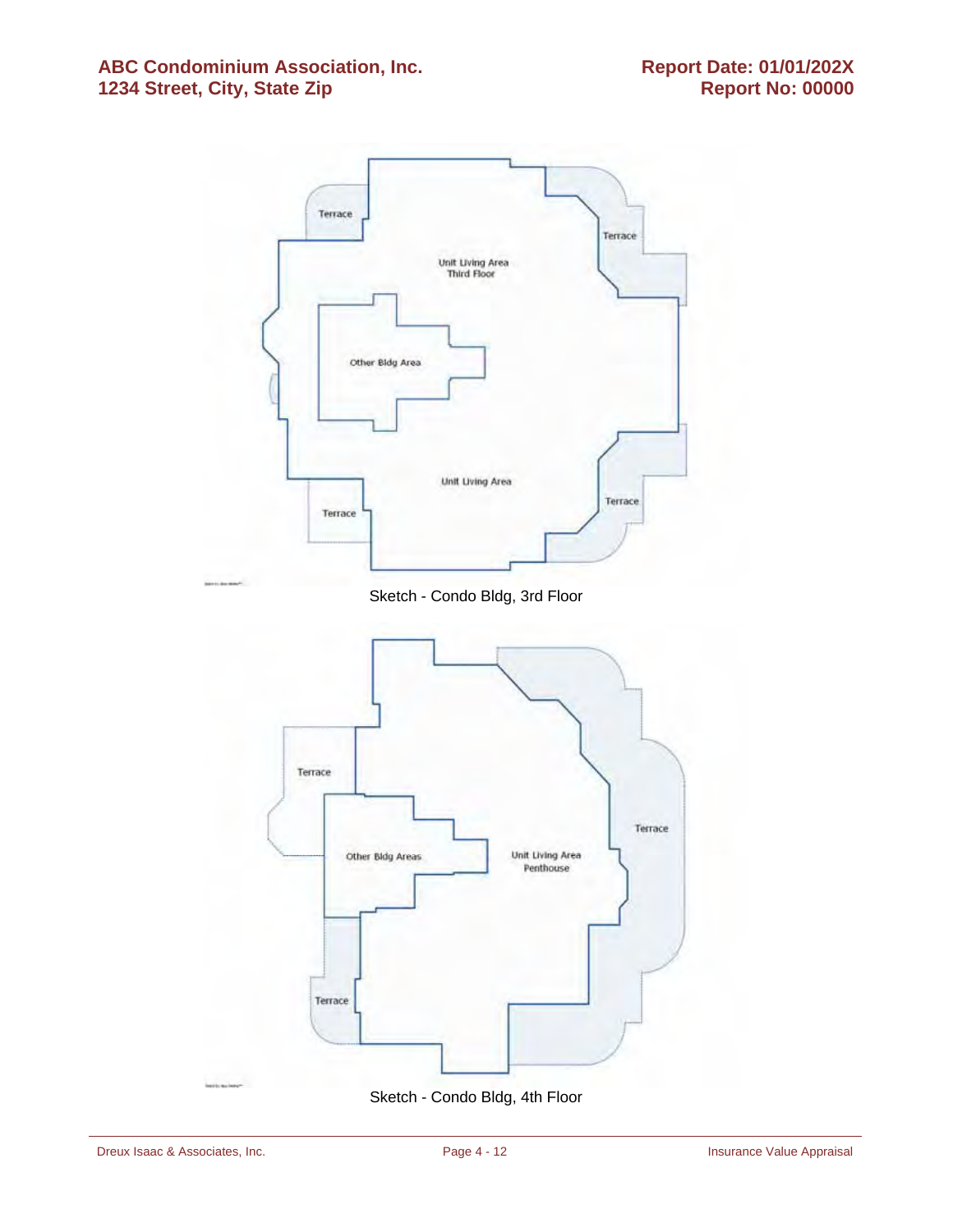#### ABC Condominium Association, Inc.<br>1234 Street, City, State Zip **Report Date: 01/01/202X**<br>Report No: 00000 **1234 Street, City, State Zip**